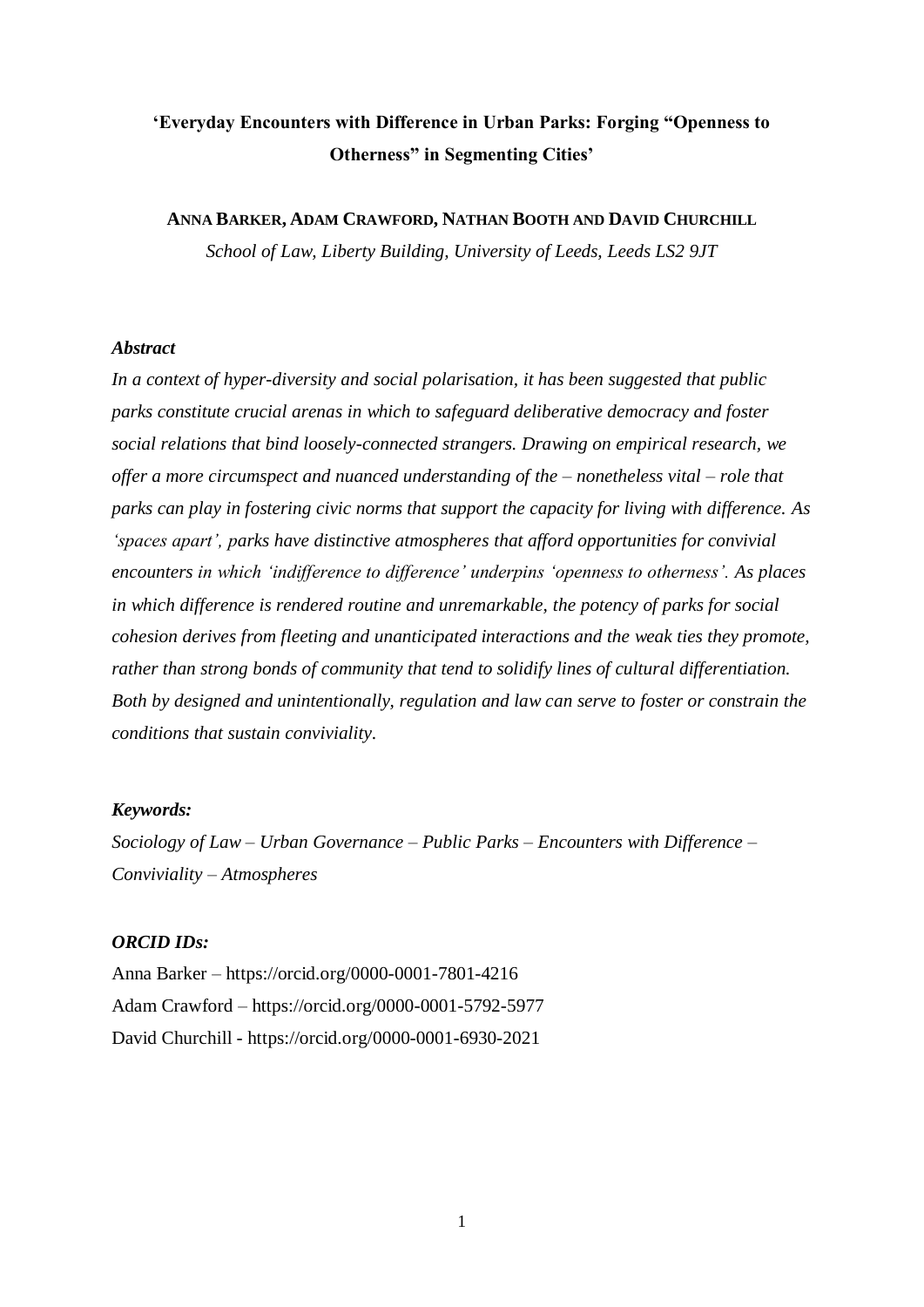#### INTRODUCTION

Some 25 years ago, Stuart Hall (1993: 349) argued that how we develop 'the capacity to live with difference' is the central question of our time.<sup>1</sup> In light of fears over immigration, political extremism and violence, inequality and 'closed' forms of community, today Hall's forebodings appear ever-more prescient. In the context of hyper-diversity (Tasan-Kok *et al*. 2014) and where social and economic polarisation is overlain by insular cultural identities, mutual intergroup understanding is rendered increasingly vexed. Instead, dogmatism, intolerance and social division have become pervasive features of what Graham and Marvin (2001) have identified as 'splintering urbanism'. Contrastingly, in recent years from within diverse disciplinary fields of political and constitutional legal theory, sociology and urban geography, public spaces – urban parks in particular – have been extolled as constituting crucial arenas in which to safeguard deliberative democracy, foster positive social relations and host encounters with difference that afford opportunities to construct social ties and civic norms that bind loosely connected strangers. This paper critically assesses these crossdisciplinary propositions with a focus on urban parks drawing on findings from an historically-informed study exploring how people experience, use and interact within parks in Leeds. The project involved archival research, a citywide survey comprising 6,432 responses and 165 interviews with a range of stakeholders, including park-users, 'Friends' groups,<sup>2</sup> managers from the Council's Parks & Countryside Service and representatives from various city services. We argue that many commentators have set unrealistic expectations as to the role that urban parks as public spaces can perform in a city. By contrast, we offer a nuanced and more circumspect than hitherto understanding of the – nonetheless vital and distinctive – role that public parks can play in fostering civic norms that support the capacity for living with difference in otherwise segmenting cities.

Since their creation in the nineteenth century, public parks have been designed, governed and regulated as distinct 'spaces apart' from the surrounding city for the purpose of facilitating co-mingling and co-presence among loosely connected strangers from diverse parts of society (Authors 2019a; Conway 1991). The Victorian ideal of the park was explicitly tied to its social role in the construction of a 'civilised' community in the face of a swelling and

 1 In a series of lectures given at Harvard University in 1994, published posthumously, Hall (2017: 86) defined '*the* problem of the twenty-first century… [as] the problem of living with difference' (emphasis in original).

<sup>&</sup>lt;sup>2</sup> 'Friends' groups comprise of people who voluntarily work to maintain, improve and promote a park or green space. According to the National Federation of Parks and Green Spaces, there are over 6,000 'Friends' groups across the UK – see[: https://www.natfedparks.org.uk/](https://www.natfedparks.org.uk/)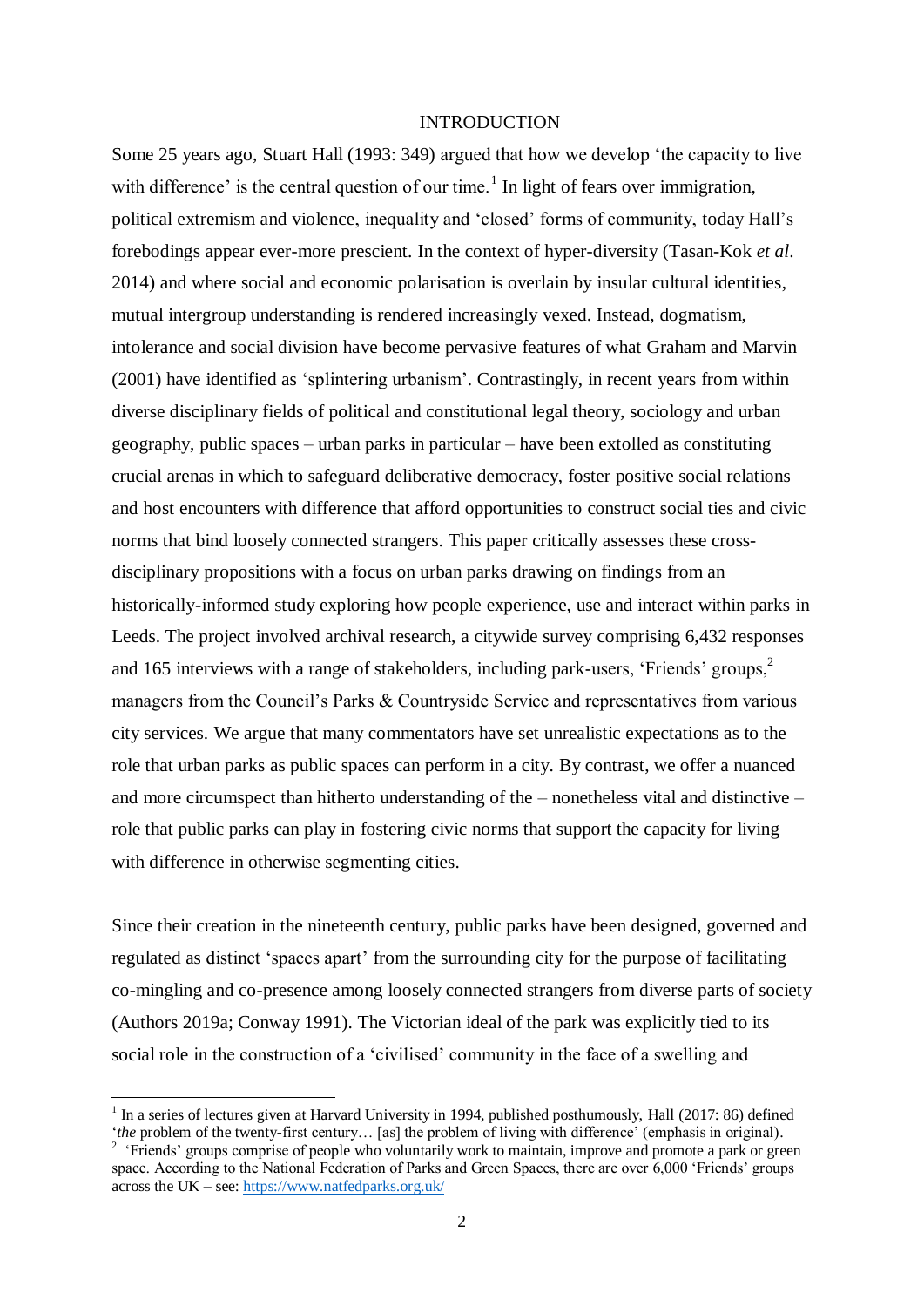increasingly heterogeneous urban population of the expanding industrial city, most evidently marked by social divisions of class through residential segregation (Authors 2018a). On the acquisition of the first park in Leeds, Woodhouse Moor, in the 1850s the *Leeds Times* newspaper reported: 'By this intercommunion and intermingling of classes, much mutual benefit and advantage to all parties will be attained; the rich and the very poor will begin to understand each other, and a great stride in the political civilisation will be the result'.<sup>3</sup> Through purposeful design and aesthetics, alongside copious byelaws, rules and codes of appropriate conduct and decorum, the Victorians sought to construct a distinctive and wholesome 'atmosphere' wherein visitors from different classes of urban society were permitted to relax, play and mix together in edifying ways in the park (Authors 2018). Loose face-to-face interactions in these normatively-ordered social environments, it was supposed, would serve the constitution of a civic public and remake 'the fractured social bonds of the city' (Authors 2019a).

Aspects of the Victorian ideal continue to shape how parks are conceived, administered, used and imagined today (Authors 2019b). The recent parliamentary inquiry into public parks underscored the importance of parks as places that are 'open and available to all… as a social space for people of different ages or from different backgrounds to come together' (House of Commons 2017: para 17). Hence, there is an enduring expectation that public parks should be designed and managed as common places of social diversity in which difference is not essentialised but rendered a routine and unremarkable feature of everyday encounters. Influenced by their rich heritage and fashioned in and through everyday experiences over the past 150 years, we argue that parks – purposefully designed and managed largely as inclusive spaces of recreation<sup>4</sup> – have distinctive atmospheres that afford opportunities for conviviality. Parks are 'ambient places' that satisfy a 'compulsion of proximity' (Boden and Molotch 1994) in the sense that parks facilitate a need felt by individuals to interact with others in face-to-face settings. Yet, they are distinctive places of co-mingling and co-presence that do not necessarily require people to engage in the same activities, directly interact or share a collective identity but afford opportunities for face-to-face observation of, and encounter with, difference. They are social and communal places, yet also places where people seek solitude and privacy; they combine co-presence and physical proximity with relative

<sup>3</sup> *Leeds Times*, 14 June 1856, p. 2.

<sup>&</sup>lt;sup>4</sup> We do not mean to suggest that parks are free from a socio-spatial politics of inclusion and exclusion that infuse all public spaces.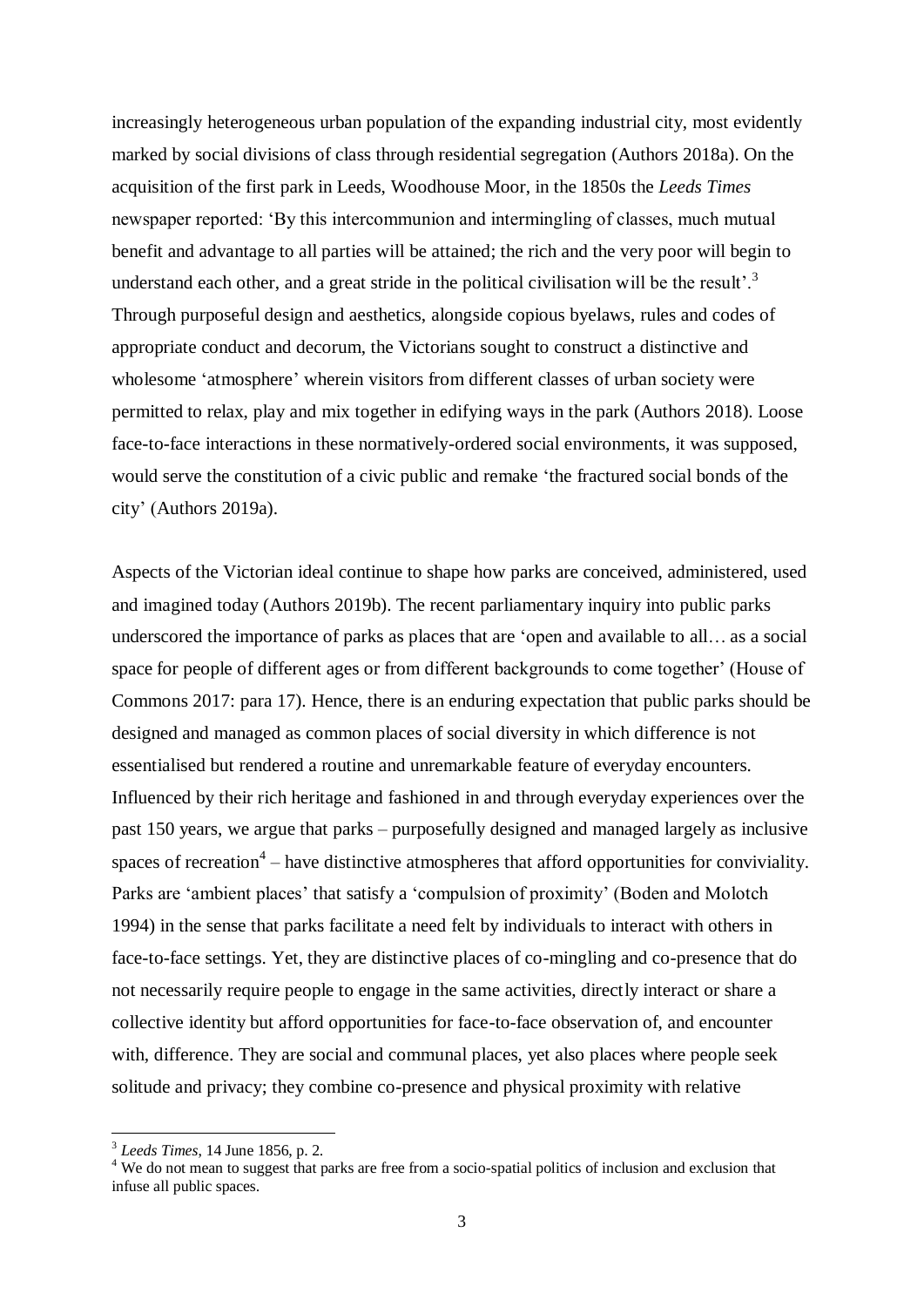anonymity. Parks express their own rhythm and temporality that is distinct from the sounding city. The logic of 'pedestrianism' that governs the streets orchestrating 'orderly movement', circulation and flow (Blomley 2011: 3-4) contrasts with the atmosphere of parks as places for people to enjoy, relax and dwell. Hence, we contend that the potency of parks in which to forge conviviality derives from fleeting face-to-face encounters, loose and unanticipated interactions and the weak ties that they promote, rather than the strong affective bonds of community that bind groups together and tend to solidify lines of difference and cultural closure. We argue that these characteristics of parks simultaneously reveal limitations on their capacity to foster intercultural interactions and mutual understanding at a deeper level. Hence, our argument for the role of parks in fostering social ties and civic norms is more circumspect than prior historical and other contemporary propositions.

Following Sloterdijk, we contend that atmospheres can function as 'modes of conviviality', producing 'a resonance between those who live together' (cited in Bille *et al.* 2015: 37, 34). Crucially, the affective atmosphere of a park can be fostered or undermined by forms of design, use, law, regulation and governance, whether intended or otherwise. Where conditions are conducive, the prevailing atmosphere plays a vital and distinctive role in constituting parks as safe, accessible and hospitable places for diverse users to co-mingle and interact in which 'indifference to difference' underpins an 'openness to otherness'. In this journal, Patrignani (2018: 374) has argued that the issue of 'living together' in territorially situated human interactions accompanied with basic shared values is both 'a timely issue' and one that 'creates challenges for law'. She asserts:

'Nowadays, living together needs to be renegotiated in a situation of plurality of cultural lifestyles. Taken-for-granted social norms, cultural forms of expression and of social conversance are confronted with alternatives whose alterity can fascinate, but also perturb.' (Patrignani 2018: 374)

Our discussions and empirical data seek to shed light on the nature of social relations, bonds and values fashioned in everyday encounters with difference in parks with which formal authorities and laws must engage and navigate among a plurality of semi-autonomous normative orderings (Moore 1973). Parks are places in which social relations and accompanying civic norms are produced, performed and reproduced; these unwritten and informal forms of 'law' shape and redirect in different manners the behaviour of people, alongside explicit rules and written laws. In Silbey's (2005: 332) terms this entails exploration of the (re)production of civic norms that constitute 'the iceberg of legality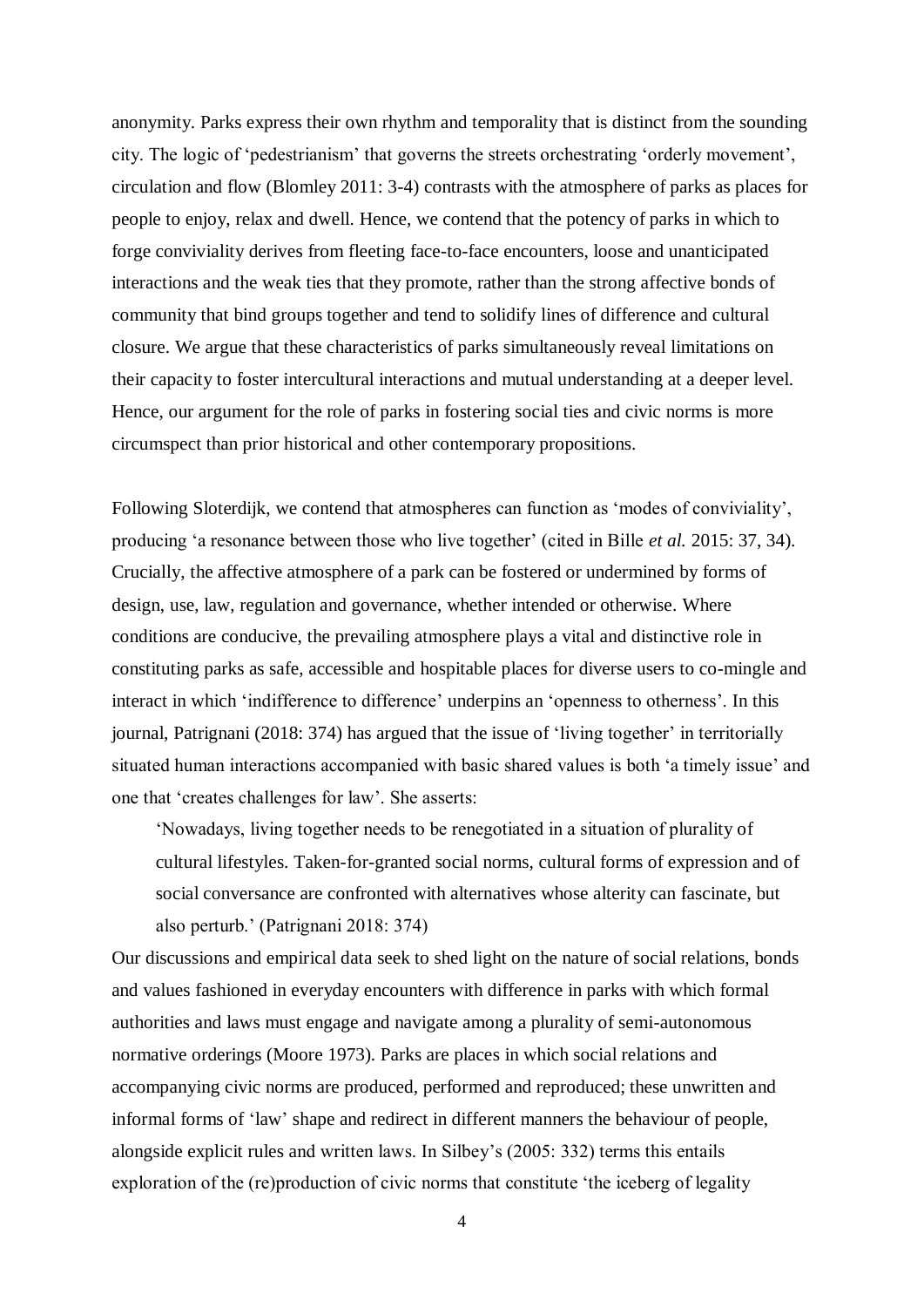[which] lies submerged within the taken-for-granted expectations of mundane life'. Parks, as distinct spaces in which human interactions are territorially situated, not only inform the prevailing social norms, experiences and expectations therein, but are simultaneously shaped by the wider regulatory norms in which they are situated; that both govern and infuse them. The prevalent atmosphere of a park is both constitutive of and constituted by civic norms. So too, it is legally determined, in that law allows certain collective affects and 'sensory options to come forth while suppressing others' (Philippopoulos-Mihalopoulos 2013: 36). When the law 'dissimulates its presence' in space, Philippopoulos-Mihalopoulos argues, it becomes 'atmosphere' (2018: 4). For him, 'space cannot be understood without law'; indeed, 'law and space are folded into each other: they are co-emerging, co-constituting and co-evolving' (Philippopoulos-Mihalopoulos 2018: 1, 11), a tautological relationship which he calls 'lawscape' (Philippopoulos-Mihalopoulos 2015). Building upon these insights, we deploy the notion of atmosphere to capture the distinctive normative and affective frames that parks – as 'spaces apart' - afford encounters with difference.

Our arguments are organised in four parts. The first considers contemporary propositions regarding the role of the public park within the city. Namely, we explore the aspirations for parks as public forums and sites of expressive activity that are strongly connected to deliberative democracy through their openness to all before critically reviewing the role of social encounters in public space in countering prejudice and forging a civic culture out of difference. In doing so, we outline and advance a notion of conviviality as an atmosphere and an affect through which to explore the capacity of urban encounters in parks to engender civic norms. The second part provides empirical insights from research in Leeds to illustrate and develop the arguments presented. The third part outlines the parameters, we suggest, parks can play in fostering convivial relations and the conditions and 'affective atmospheres' (Anderson 2009) that provide for meaningful encounters with others. We conclude by suggesting that both by designed and unintentionally, regulation and law can serve to foster or constrain the conditions that sustain conviviality.

# CELEBRATING SOCIAL ENCOUNTERS: CONTEMPORARY PROPOSITIONS ON THE ROLE OF THE PUBLIC PARK

There is a long-standing and rich tradition from within diverse disciplinary fields celebrating the role played by social encounters in urban public spaces for forging sociality and a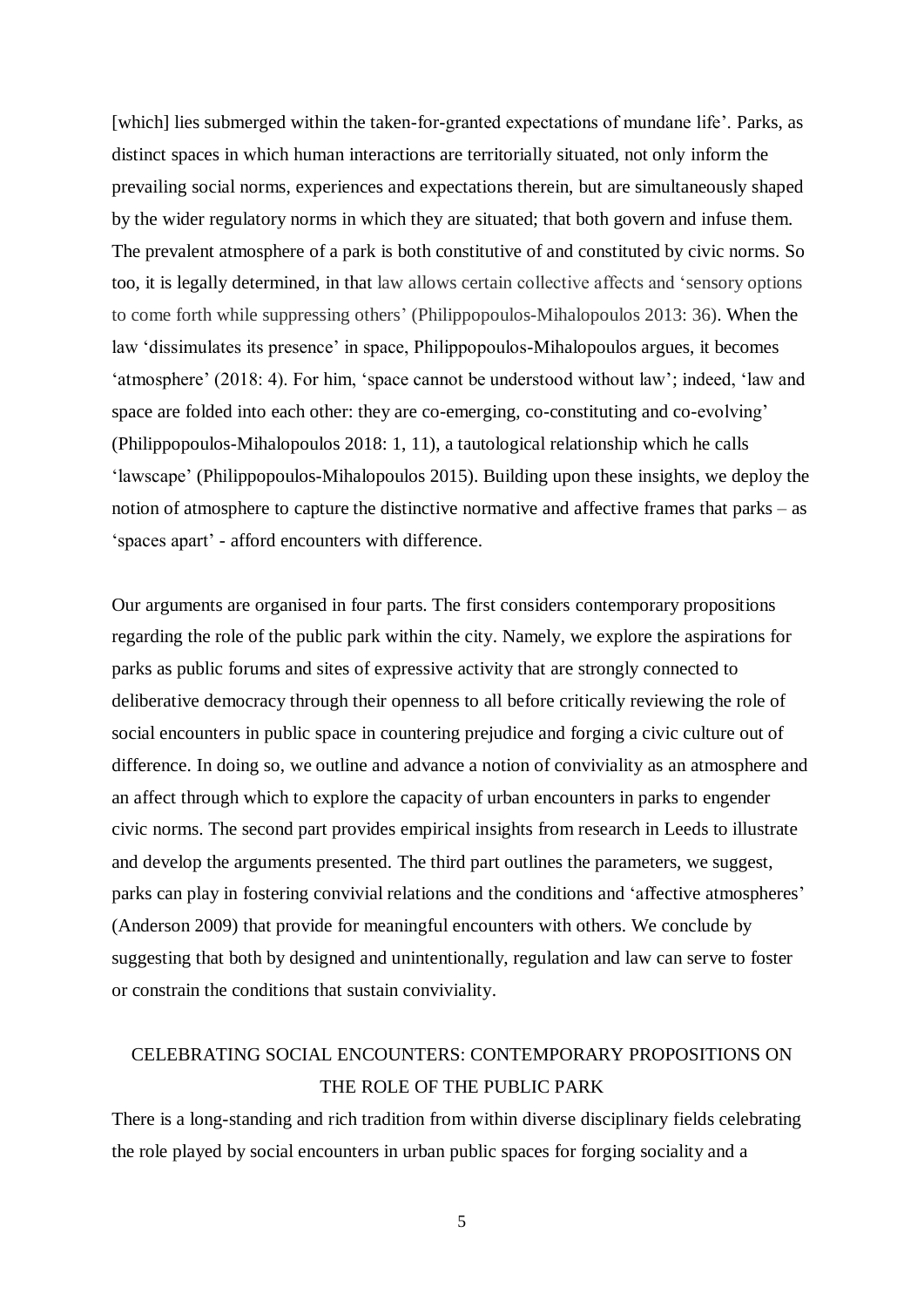deliberative democratic politics. In recent years, contemporary propositions provide a frame in which the constitutive role of the park within the city might be located.

## *Public Parks as Bastions of Deliberative Democracy*

Recently, Sunstein (2017) has championed public spaces in cities – parks in particular – as vital bastions of 'deliberative democracy', in the face of forces that are undermining democracy and segmenting populations. The contemporary challenge, he argues, comes from the and social filtering that engenders self-referential 'echo chambers' and 'information cocoons'. The internet and social media have enabled platforms that foster indirect impersonal transactions that lack co-presence (i.e. face-to-face interactions) and allow people to filter and control what they see, hear and experience, as well as who they interact with. Additionally, powerful communications providers filter and classify people based on mining information in the traces of our interactions with technologies. Ever-evolving algorithms constitute the channels that congeal social filtering. The result is growing political fragmentation, social and cultural polarisation and extremism.

By contrast, Sunstein  $(2017)$  argues that streets and parks – as key 'public forums' where diverse people congregate – encourage people to see and hear a wide range of topics, ideas and expressions of difference, all of which serve a well-functioning democracy. Crucially, they do so even if people would not have chosen to experience them in advance, if they had known. When you visit a park,

'it is possible that you will have a range of unexpected encounters, however fleeting or seemingly inconsequential… you cannot easily wall yourself off from contentions or conditions that you would not have sought out in advance, or that you would have avoided if you could… these exposures help promote understanding and in that sense freedom.' (Sunstein 2017: 39-40)

Sunstein (2017: 34) draws on the American constitutional doctrine of public forum as articulated by the Supreme Court in the late-1930s,<sup>5</sup> which, he argues, reflects – brings to life even – 'the most general constitutional ideal of all: deliberative democracy'. Heterogeneous public forums – where they work well – improve the quality of deliberations and hence, the outcomes. In so doing, they mollify the effects of practices of self-insulation in which people cocoon themselves from the concerns and opinions of others; by providing speakers with free

<sup>5</sup> *Hague v. Committee for Industrial Organisation*, 307 U.S. 496 (1939). In England and Wales, Article 10 and Article 11 of the European Convention on Human Rights provide the corresponding legal context.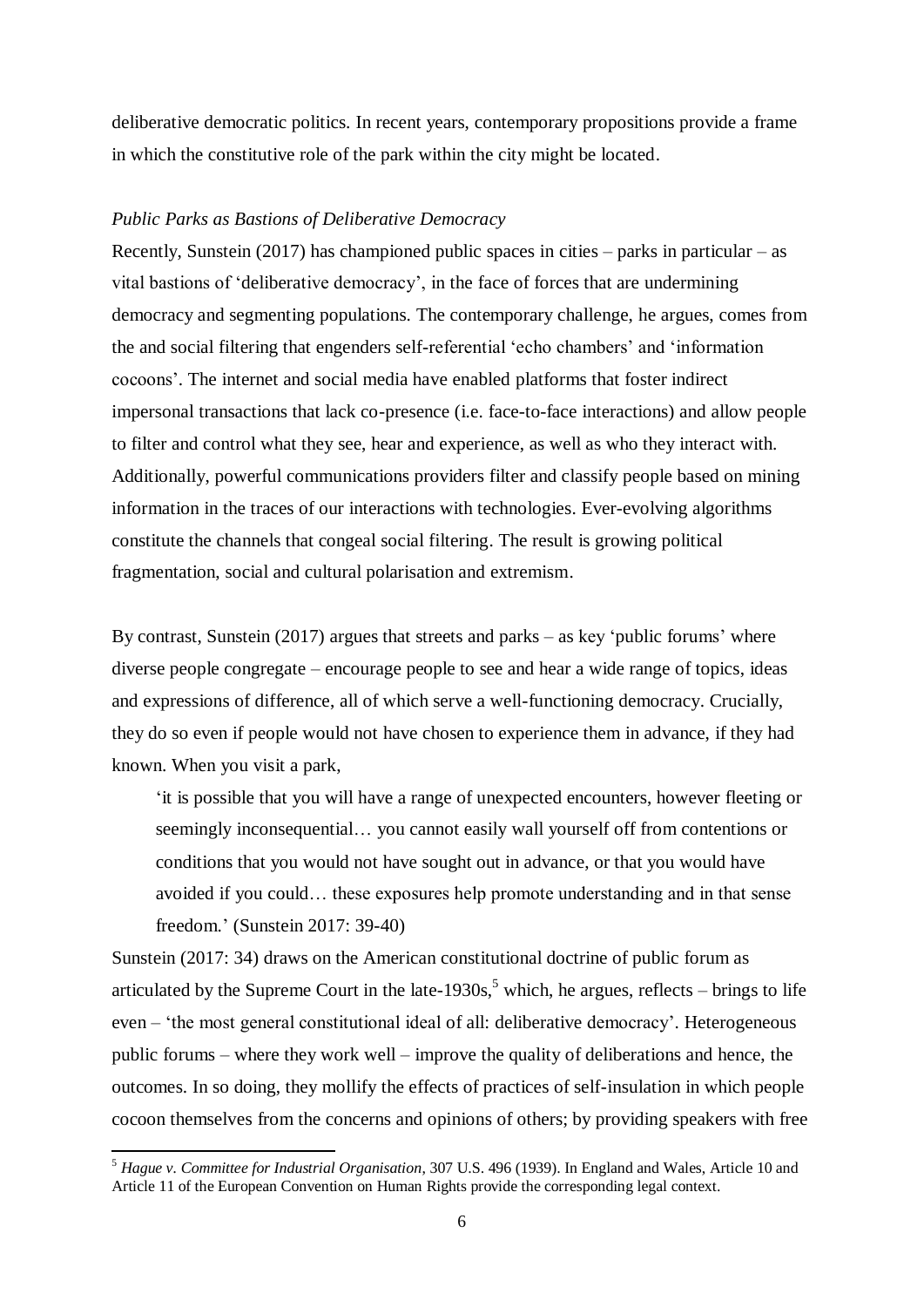access to an audience and audiences with free access to differing opinions. Rather like the idealised Victorian vision, which was only ever partially realised in everyday practices (Churchill *et al*. 2018), the public forum - as an ameliorative space for safeguarding deliberative democracy - may provide an ideal around which to constitute a renewed *raison d'être* and rallying cry to secure parks of the future.

## *Forging Hybrid Cultures through Contact*

In both historic and contemporary forms, much scholarship that celebrates the publics spaces of the city as key sites for forging sociality and new hybrid cultures draws – implicitly or explicitly – on Allport's (1954) 'contact hypothesis'; which purports that contact is an effective means of countering prejudice. Contact reduces uncertainty and feelings of anxiousness by producing a sense of knowledge, familiarity or trust between strangers. From this perspective, diversity reduces ethnocentric attitudes and fosters out-group trust and solidarity. Allport identified four special conditions which he believed facilitated favourable intergroup contact: equal status between the groups in the situation; common goals; intergroup cooperation; and the support of authorities, law or custom. Despite positive conclusions that contact works and its effects are 'boosted' by these conditions (Pettigrew and Tropp 2006; Hewstone 2009), interventions directed at ethnic or racial prejudice generate weaker effects (Paluck *et al*. 2018).

Valentine (2008: 325) rightly warns of the dangers of 'worrying romanticisation of urban encounter' and the 'naïve assumption that contact with "others" necessarily translates into respect for difference'. She questions what kinds of encounter might produce 'meaningful contact'. By this she means 'contact that actually changes values and translates beyond the specifics of the individual moment into a more general positive respect for – rather than merely tolerance of – others' (Valentine 2008: 325). Valentine (2008: 332) concludes from her research on white people with ingrained prejudices: 'Positive encounters with individuals from minority groups do not necessarily change people's opinions about groups as a whole for the better with the same speed and permanence as negative encounters'. This she suggests that encounters do not 'destabilise' deeply rooted majority prejudices 'based on narratives of economic and/or cultural victimhood'. Yet, in expecting transformations in attitudes of respect, Valentine may be holding the bar too high as to what encounters in public spaces might contribute to a politics of connectivity.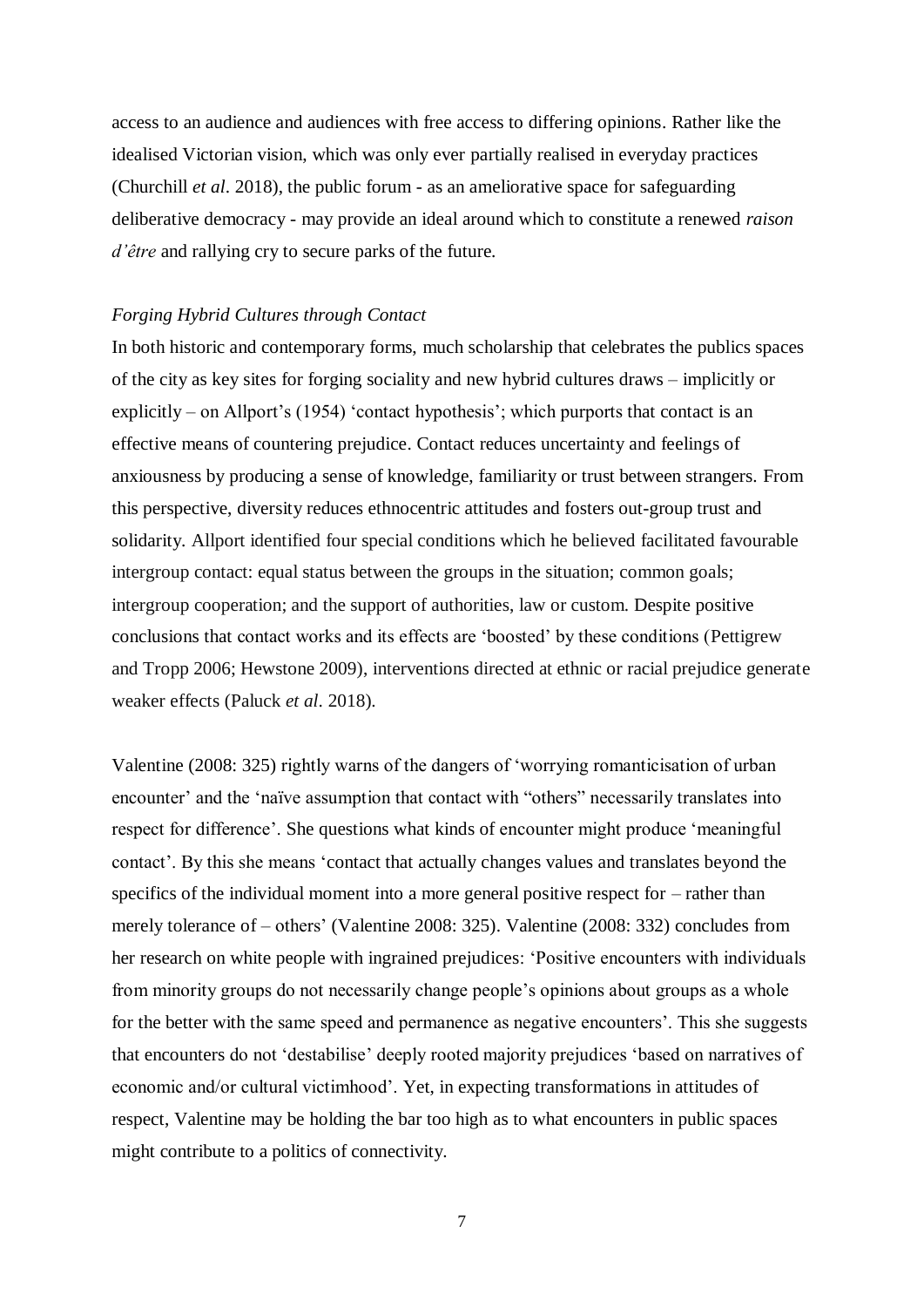#### CONVIVIALITY: ATMOSPHERE, AFFECT AND PUBLIC PARKS

Sharing Valentine's concerns with identifying the nature of and the conditions for meaningful contact, we deploy conviviality as a lens to understand the role that encounters in public parks can play in fostering civic norms. The 'convivial turn' (Neal *et al.* 2013; Wise and Noble 2016) captures a new orientation from which to analyse encounters with difference that focuses on the 'being together of strangers' (Young 1990: 237). Etymologically, conviviality stems from the Latin term *convivir* meaning 'to live with' but this means more than simply co-existing in a plural society. [Gilroy](http://0-journals.sagepub.com.wam.leeds.ac.uk/doi/full/10.1177/1357034X12474477) (2004: xv) first characterised the solidarities born of habitual interaction in multicultural localities as 'conviviality'. To elucidate further, 'conviviality', Gilroy (2006: 40) argues, 'is a social pattern in which different metropolitan groups dwell in close proximity but where their racial, linguistic and religious particularities do not – as the logic of ethnic absolutism suggests they must – add up to discontinuities of experience or insuperable problems of communication'. For Gilroy, conviviality rejects integrationist assumptions of ethnic and cultural assimilation. Rather, convivial culture renders racial and ethnic differences unremarkable and ordinary: they become commonplace (2006: 39-40). Instead, people 'discover that the things which really divide them are much more profound: taste, lifestyles, leisure preferences.' As such, conviviality serves as a deliberate departure from traditional concepts of 'community' which depend on close bonds of identity. Following Young (1990: 239), the erotic attraction to the other the city spaces instantiate 'is precisely the obverse of community'. Rather than ties of belonging, convivial relations are premised on unspectacular transgressions of existing, ascribed racial and ethnic identities that emerge from mundane routine practices, 'habits' and 'habituations' (Noble 2013). There are close parallels with analogous insights, including Amin's (2013: 3) civilities of 'indifference to difference', Wise's (2013: 40) posture of 'simply letting be' and much of the contemporary emphasis on a cosmopolitan ethic (Appiah 2006). What is alluded to here is the 'strength of weak ties' (Granovetter 1973). In park-life, our research suggests, identifications are more likely to be looser and rooted in shared practices and neighbourliness, rather than in bonds of homophily; more concerned with *getting along* (as social lubricant) than with *togetherness* (as social glue). In Putnam's (2000) terms, they foster *bridging* rather than *bonding* social capital.

Convivial multiculture is 'atmospheric' (Bissell 2010). Conviviality has atmospheric and affective qualities that go beyond simply the festivities, joviality and bonhomie associated with social gatherings and events. As Neal *et al.* (2013: 316 emphasis added) assert: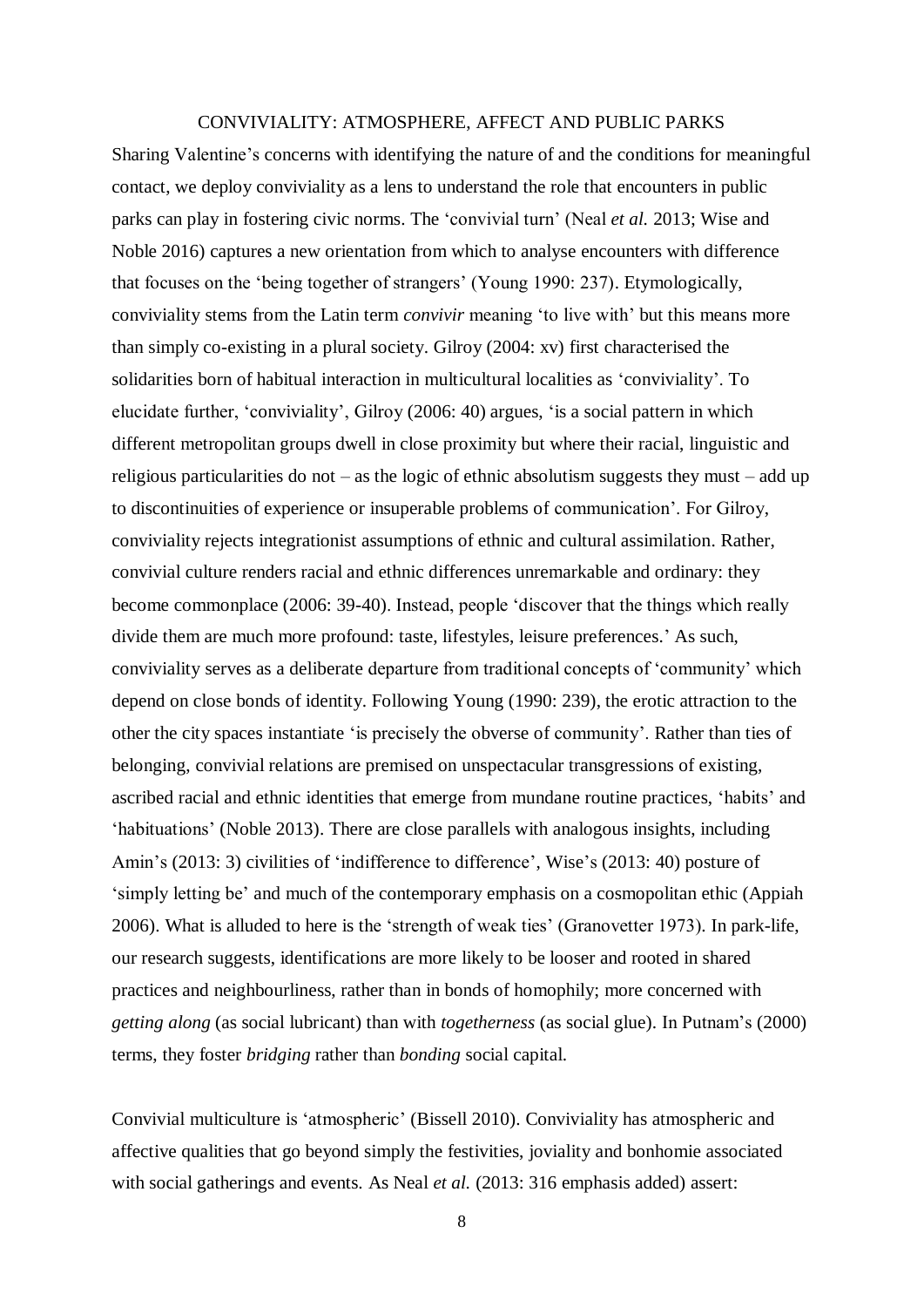'conviviality is more open, less demanding, and defensive and more transient. It can be *felt* and *experienced* in the most momentary encounters as well as in more sustained social relations.' Following Wise and Velayutham, 'Conviviality can be understood as an atmosphere and an affect' that is 'intimately related to a sense of becoming' (2014: 407). Atmospheres lie beyond the realm of individual experience and can exert a force on those surrounded by them. Atmospheres capture 'collective affects' (Anderson 2009), providing the shared ground connecting people, their feelings and emotions, and places. They constitute 'a fundamental aspect of the human experience of the world' and form 'an important part of the identities and conceptualisations of landscapes, architecture and homes' (Bille *et al.* 2015: 31). They are 'located in-between experience and environments' and intersect the objective/subjective and the material/immaterial (Bӧhme 1993). As Bille and colleagues (2015: 32) note, an atmosphere is 'not simply the subjective feel of a room or a situation, nor is it an objectively observable state of the physical environment.' Rather, atmospheres are commonly defined by their sensory, affective and emotional dimensions, as providing a 'sense of place'. Their affective, material and temporal dimensions make them an anticipated or expected quality of a place and simultaneously shape collective experience. Atmospheres do not just happen spontaneously but need to be constructed and engendered; they can be 'staged', 'enhanced', 'transformed', 'intensified', 'shaped' and otherwise manipulated (Bӧhme 2006).

We now turn to provide empirical insights from research in Leeds to illustrate and develop the arguments presented.

## LEEDS PARKS: EMPIRICAL VIGNETTES

Leeds is a post-industrial city in the north of England with a population of over 750,000. People from over 140 minority ethnic groups represent approximately 17 per cent of the population. Leeds City Council (2009: 2) manages 4,000 hectares of public green space, including 70 parks, and articulates an inclusive vision of parks as high-quality accessible spaces 'at the heart of the community'.<sup>6</sup> Our citywide residents' survey (Authors 2018b)<sup>7</sup> found that visiting parks is an integral part of everyday life for most people. Some 91 per cent

 $6$  At the time of our fieldwork, in 2016, the city's seven major parks held the Green Flag status, which is the benchmark standard for well managed recreational outdoor spaces across the UK and around the world [\(http://www.greenflagaward.org.uk\)](http://www.greenflagaward.org.uk/). Some 41 of 63 community parks met an equivalent quality standard.

<sup>7</sup> The survey was available online between June and November 2016 and sent to a random sample of 20,000 households across the city, stratified in proportion to ward population and weighted according to the Index of Multiple Deprivation.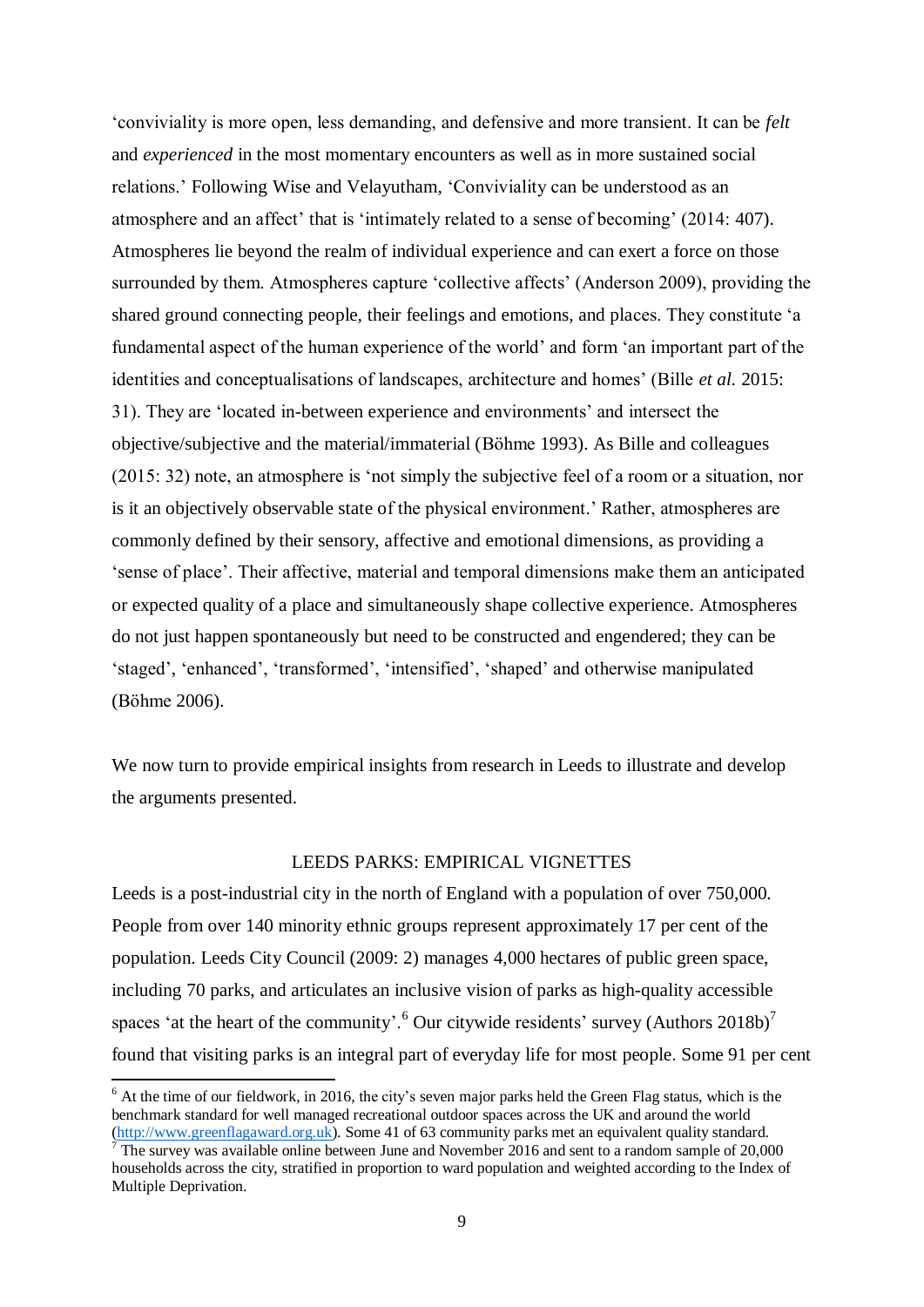had visited a park in the preceding year and, on average, people visited five parks per year throughout the city. Half of park-users visited their main park at least once a week. Estimated adult visits to parks in Leeds in 2016 totalled nearly 45 million. Moreover, respondents mostly derived positive experiences from their last visit. Some 77 per cent of park visitors reported having a 'very pleasant' experience (on a four-point scale). Indeed, only 4 per cent identified having a 'somewhat' or 'very' unpleasant experience. Our analysis revealed that parks that met quality standards were associated with significantly higher levels of satisfaction and use. This attests to the importance of public investment and proactive management by authorities, and by volunteers, $\frac{8}{3}$  in constituting the atmosphere of a public park so that it feels safe, accessible and welcoming for diverse users to co-mingle and interact.

In addition to the survey, we interviewed visitors to three Victorian parks in Leeds, all of which met quality standards: Woodhouse Moor (WM), Cross Flatts Park (CFP) and Roundhay Park (RP). Woodhouse Moor is the closest large park to the city centre and the second most visited park, attracting nearly three million adult visits per year according to our survey. The surrounding area comprises varied socio-economic neighbourhoods with an eclectic mixture of housing, including back-to-back terraces without gardens. Situated near two universities and several colleges, the atmosphere of the park is strongly influenced by fluctuations across the student calendar. The volume of student use of the park has generated, among long-term residents, fears of dominance as well as debates about appropriate use, behaviour and conduct. It is regulated by a Public Space Protection Order, prohibiting the consumption of alcohol. A 'Unity Day' held on the Moor was established in the aftermath of disorder in the mid-1990s, as an annual event to bring together the diverse local communities in celebration.

Cross Flatts Park is a community park in the South of the city. It services a predominantly working class, deprived and ethnically diverse locality which has struggled with intergroup tensions. The atmosphere of the park has transformed over recent decades from a 'no-go' area and physical divide between distinct communities to a thriving space with an active 'Friends' group. It was first judged to meet quality standards in 2010. However, drug-dealing and vandalism promote continued concerns about safety. Since the early 2000s, the park has

<sup>&</sup>lt;sup>8</sup> In Leeds, time given by volunteers to the upkeep and maintenance of parks and green spaces is equivalent to 319 full-time workers per year.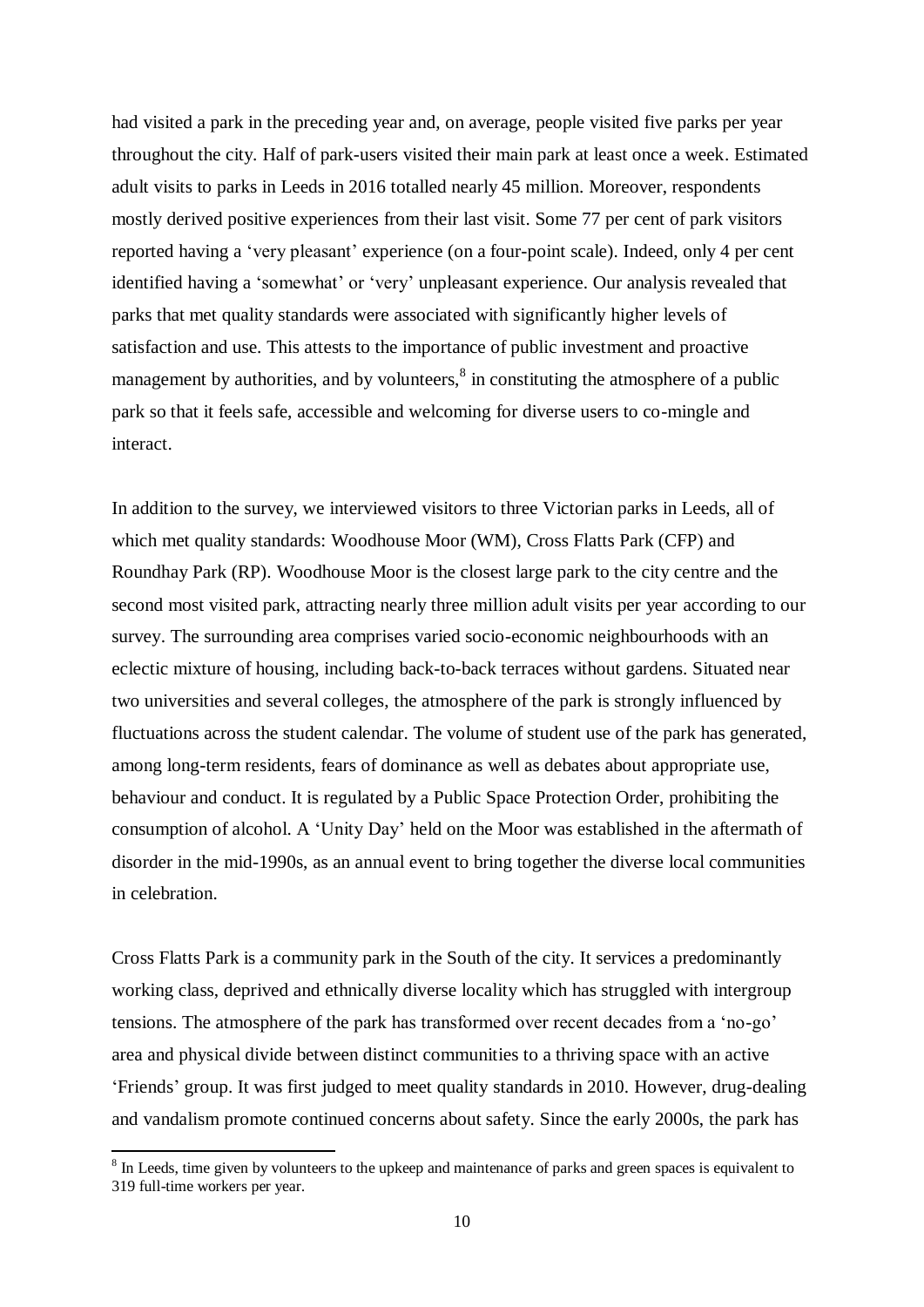hosted a variety of events that intentionally seek to bring communities together, including the annual Beeston Festival and Sunday bands.

Roundhay Park is one of the biggest city parks in Europe. It is, by far, the most visited park drawing tourists, people from the wider region and the local population of predominately middle-class residents of Roundhay. It is a classic civic park and traditionally a place of grand show and ceremony. It is home to a major visitor attraction known as Tropical World and hosts major events such as the Magic Lantern Festival and the World Triathlon.

Collectively, they provide a range of canvasses with potentially different atmospheres across which to explore the possibilities and challenges for forging sociality through encounters with difference. Semi-structured interviews were held with 62 adults aged 18 years old to people within their nineties; a minimum of 20 interviews from each park. It also draws from ten focus groups with 73 young people; all were aged 15 to 19, except one was undertaken specifically with university students in their early twenties (as popular users of Woodhouse Moor). These were conducted between September 2016 and April 2017. In total, we spoke with an equal number of males and females. Some 91 interviewees self-identified as white British and 44 as black, Asian or other minority ethnic group.<sup>9</sup>

In what follows, empirical insights from the project are deployed to illustrate and interrogate the wider conceptual arguments. We elucidate and explore experiences and views of encounters with difference that are perceived as fostering constructive or convivial outcomes. We do not deploy conviviality to suggest that encounters in parks are inevitably, always or even largely, convivial. Nor is it to suggest in any sense that the convivial outweighs the conflictual. Rather, in what follows we are interested in exploring the constitutive feature and character of convivial encounters and in beginning to interrogate the ways conviviality and conflict variably intertwine in everyday park-life. Inescapably, encounters with 'others' can reinforce intergroup segmentation and cross-cultural antipathies. However, our research suggests that most people, most of the time, derive pleasant experiences from visiting their park and witnessing its diversity. After illustrating that parks are one example of commonplace diversity, we use one case study to illustrate how changes to the atmosphere of a park can help promote intergroup recognition over time.

 $9$  This significant over-representation is largely due to the disproportionate (as against the city population) number of minority ethnic young people in the focus groups.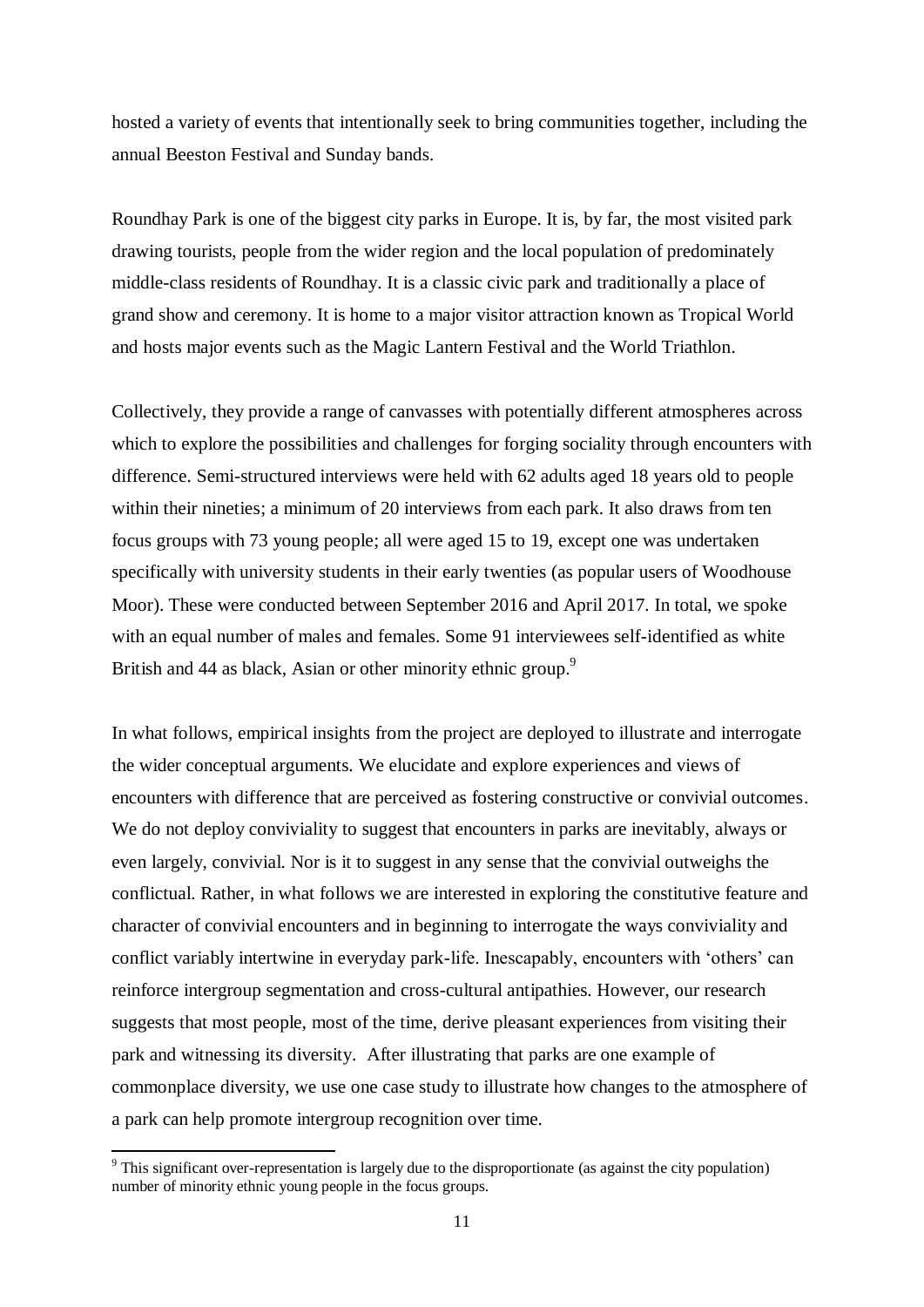*Constructing an Atmosphere that is Open to All: Diversity, Co-presence and Variegation* For some, parks are essential meeting places for social networks or necessary places in which to pursue personal routines, for others they are sites of enjoyment and uncertain pleasure and yet others they are merely conduits or short-cuts across which to traverse. According to our interviewees, the diversity of people who visit parks is seen as one of its key attractions – 'seductions' pace Young – and a distinctive atmospheric quality. Hence, parks can represent one example of 'commonplace diversity' where there is an 'ethos of mixing', albeit one that is 'paralleled by the acceptance of more separate lives regarding private relations' (Wessendorf 2013: 408). Key to this is that most local authority parks are public spaces that are free to enter and openly available to all.<sup>10</sup> A hallmark across time has been the presumption of free public access; recognised in s.10 of the Open Spaces Act 1906, which asserted that parks are to be held and administered 'in trust to allow… the enjoyment thereof by the public'. As the following reflections illustrate, public parks are valued precisely because they promote an affective atmosphere that is defined by its openness to all:

'I'm always really, really pleased that a very wide cross-section of the population chooses to come here and choose to make it their park.' (16RP)

'Whenever we're there you do see a wide range of people from all different backgrounds; whether it be Southeast Asian, or the Indian subcontinent, or you get Eastern Europeans use it to hang around and loiter in… everyone seems to be there.' (37CFP)

The visible, and specifically multicultural, diversity that is evident in such spaces creates a feeling that difference can be accepted as normal and celebrated part of a parks' atmosphere. Hence, the lens of conviviality takes us beyond a 'politics of recognition' – which is always in danger of essentialising difference – towards a normalisation of difference and a quest for alternative (non-essential) points of social connectivity, including an insistence on the universal worth of each person based on shared humanity.

Even where diversity comes with costs to the atmosphere of a park – noise or congestion – it is, nonetheless, generally celebrated:

**.** 

 $10$  Nonetheless, access can be withdrawn by local authority landowners.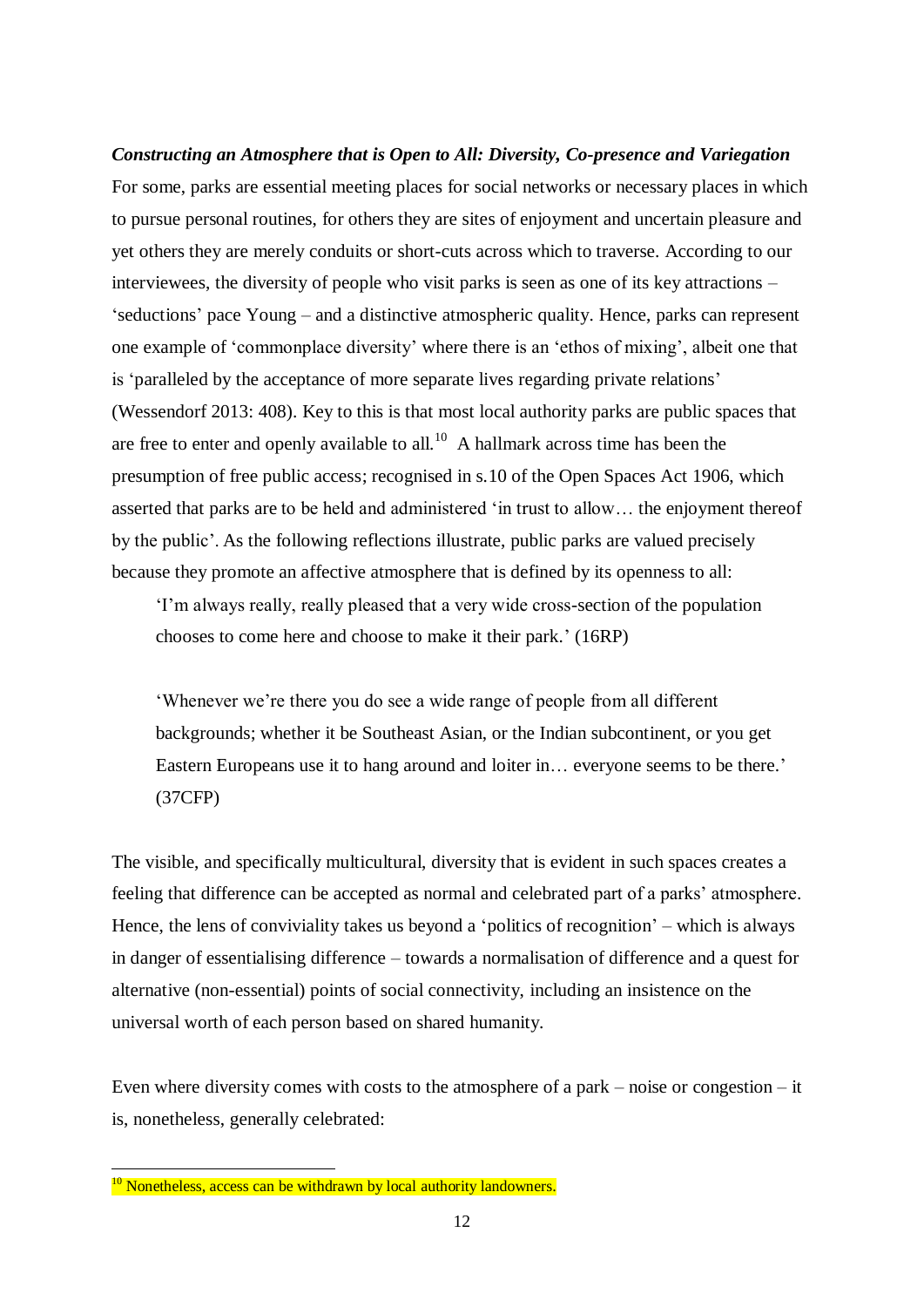'It's a common - rich, poor, everyone goes there, so we've got the whole of society. I'm troubled by loud people occasionally but it's not a real problem. I think it's good that it is used by a lot of people.' (18RP)

Accordingly, parks are used by many different 'publics' each with distinct interests and (often deeply held) views about appropriate conduct. Hence, they afford considerable opportunities for competition and conflict. Planned variegation by local authorities - akin to forms of use-based zoning - offers possibilities for constructing an atmosphere of a park as open to all by hosting and welcoming difference though diverse uses structured spatially and temporally (Authors 2019b). Forms of design and used-based regulation built into the materiality of the space of the park and its byelaws,  $\frac{1}{1}$  can constitute a way of maximising cultural and lifestyle preferences in park use while minimising possible conflict. As Low and colleagues (2005: 198) argue: 'The social interaction of diverse groups can be maintained and enhanced by providing safe, spatially adequate territories for everyone within the larger space of the overall site'. Interviewees clearly felt that forms of planned variegation, as well as tendencies towards self-segregation, can provide a means of accommodating different needs and demands within the park:

'Well, it all sounds so stereotypical but all the older people are in the allotment area and the bowls court, all the dog walkers are on the paths, all the little kids are at the play area; it tends to be the school kids who are on the basketball courts and then the older lads are on the skate parks, and then the students are just sat on the field drinking. So yeah, I do think the presence of the different facilities works in its favour because everyone has their own area. Whether anyone is frustrated that they can't get to the skate park, but they don't fit in the demographic, I don't know but I've never seen it to be an issue...' (22WM)

Through the park atmosphere, direct contact is not always a necessary condition for feeling connected to others users of parks: 'The act of sharing a public space such as a park or plaza, where people come together in their mutual affinity for the place itself, can also create "a connection to others without interaction"' (Neal *et al.* 2015: 473). Like Simmel's (1971) account of the 'stranger', parks foster a relationship in which people become members of a

<sup>&</sup>lt;sup>11</sup> For instance, 'model byelaws' for local authorities in England and Wales include 'designated areas' from which certain groups or uses are excluded. See[: https://www.gov.uk/government/publications/pleasure-grounds](https://www.gov.uk/government/publications/pleasure-grounds-public-walks-and-open-spaces-model-byelaw-2)[public-walks-and-open-spaces-model-byelaw-2](https://www.gov.uk/government/publications/pleasure-grounds-public-walks-and-open-spaces-model-byelaw-2) [accessed 20 August 2019].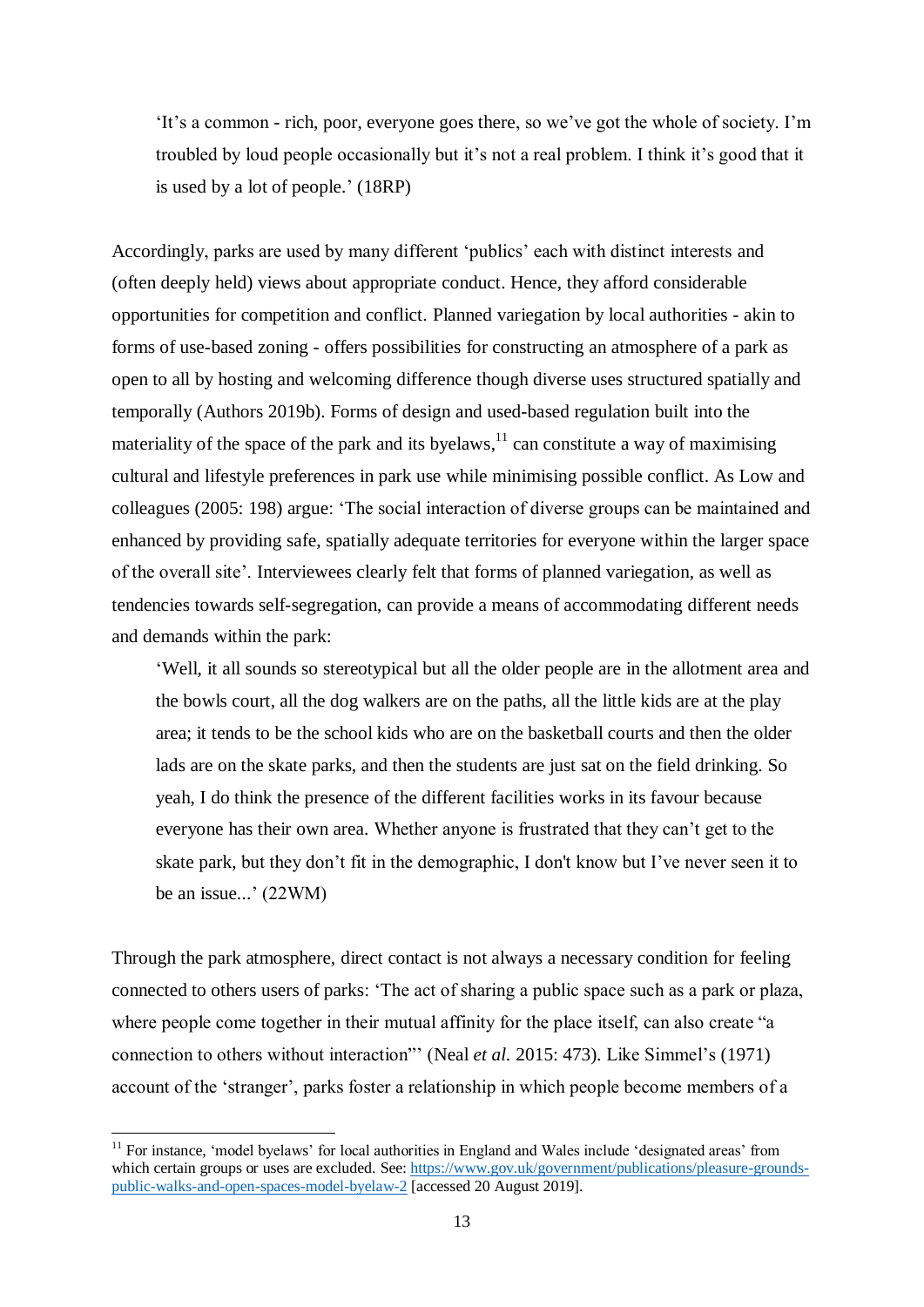spatial or use-related practice more so than a social group. Just as Simmel's stranger does not want to be assimilated, park-visitors enjoy the state of being 'in between'; of remoteness and proximity, closeness and distance, in defined spaces where social worlds meet.

It was felt that forms of variegation support the shared use of space by those with competing interests while also permitting a wide range of park-users (including those engaging in deviant behaviours) to be co-present:

'That group of lads [drug dealing] stay in an area. It's quite a segregated park, so you get one area that certain people go in. Therefore, most people bringing their children in to use the toddlers' playground would never, ever venture down to that area of the park. It's funny how in a park that's not that large, you might never cross paths with an element that you would feel intimidated by.' (39CFP)

This interviewee points to how unwritten norms of interaction, tendencies towards selfsegregation and forms of planned variegation combine to shape and direct relationships and associations among those who inhabit them. It illustrates potentially distinctive atmospheres of parks in being able to facilitate encounters between diverse users where exclusion is not (always) inevitable (Young 1990). Here, the focus is less on the value of inter-group 'contact' *per se* and more on the conditions under which 'indifference to difference' becomes the premise for and prelude to encounters that foster an 'openness to otherness'.

Whilst variegation may be seen as a form of social 'filtering' (in Sunstein's terms), it can nonetheless provide an important means of co-existence and conflict management that contributes to the 'staging' (Bӧhme 2006) of a particular atmosphere defined by its openness to all:

'It minimises it [possible conflict], because of the quadrants people can find their own space in there [the park]. You can have a Muslim family sat in their own little piece and next door over the park there's something else going on, but they don't need to interact with each other with regards their own space... It's open for everyone.' (27WM)

As these examples testify, diverse users willingly expose themselves to and embrace subtle forms of face-to-face encounters with others and value free expression while avoiding direct forms of verbal exchange and interactions. Some explicitly opposed Sunstein's image of the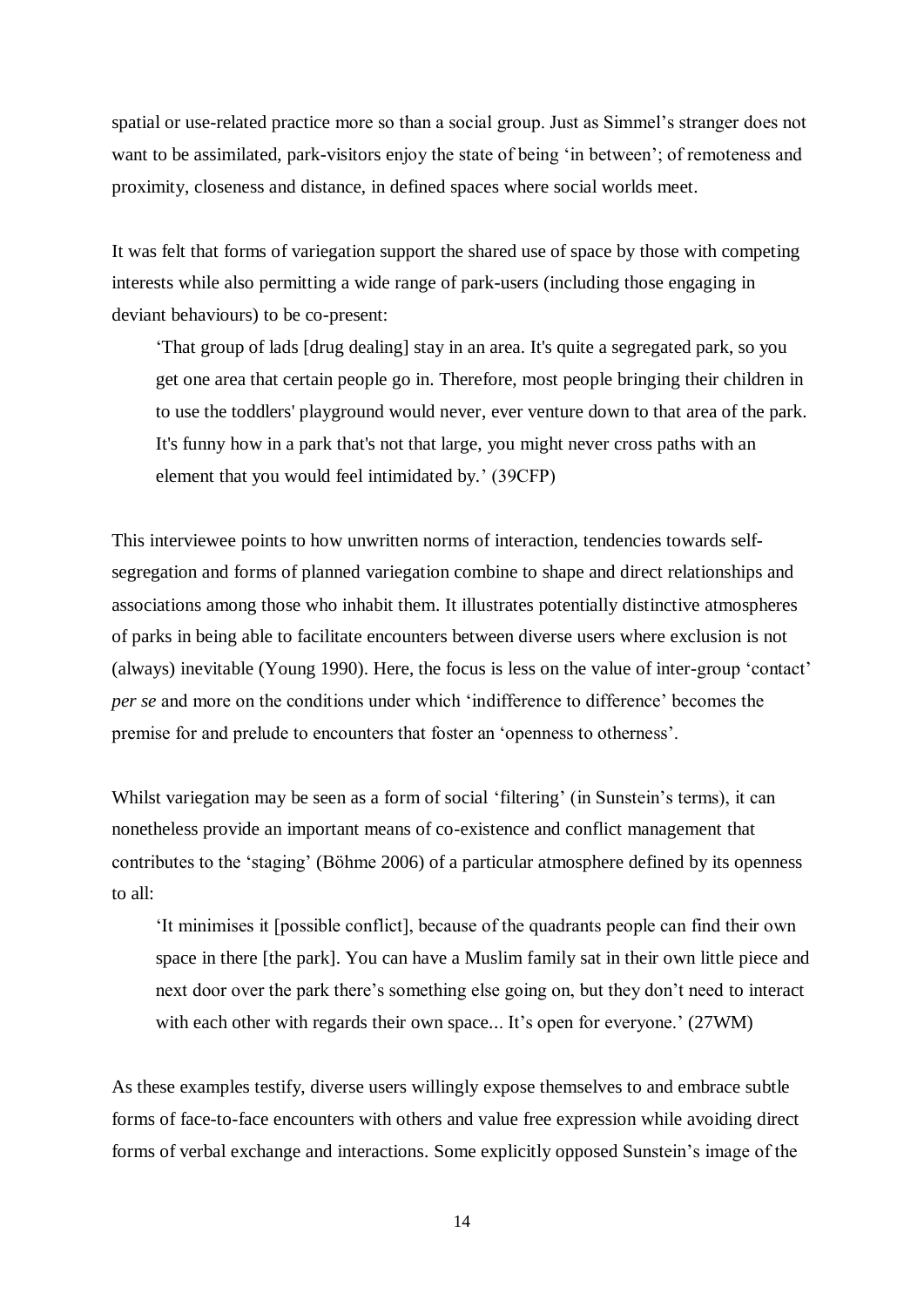park as deliberative forum for ideas and opinions given its implications for unsettlingly the atmosphere of a park:

'I'm glad that there isn't somewhere that people can go and stand and give their political views. So it's not like Hyde Park [Speakers' Corner in London]. I think that should be excluded from the park... So it should be a politically neutral area and a safe place to be.' (31RP)

Overt forms of 'free expression' that intrude upon other's enjoyment and some behaviours perceived to be anti-social were felt to jar with the circulating park norms of *live-and-let-live* and *do-as-you-would-be-done-by*. Furthermore, where variegation works well it fosters a well-used space that provides for forms of group 'civil inattention' (Goffman 1972) that cocreate safety through numbers:

'I think the fact that places are used by a lot of different people for a lot of different purposes make it a safer place… the more users there are, the more it's cared for and the safer it is.' (28WM)

Variegated parks may foster connections between diverse communities, but only to a limited degree given its segmented form. By hosting a variety of uses and users – who can see and be seen by others – parks reflect and embed difference and diversity rather than a shared common experience. People may co-mingle and 'rub along' (Watson 2009), as they engage in their separate uses, but social interactions are likely to be limited to observation of others with few opportunities for routinely negotiating difference through direct verbal contact. Hence, we argue that the variegated design of many parks and the tendency for selfsegmentation, on the one hand, may limit the capacity of these spaces to provide opportunities for thick forms of engagement and encounter but, on the other hand, are valuable precisely because of this, in that they enable different groups to share space, see each other and form an indifference to difference.

Nevertheless, parks also present opportunities not just to see and be seen by others but also may foster spontaneous, unanticipated verbal social encounters:

'You meet lots of different people… you're sat down in the park you don't know who you're going to speak to, and that's why parks are so important.' (27WM)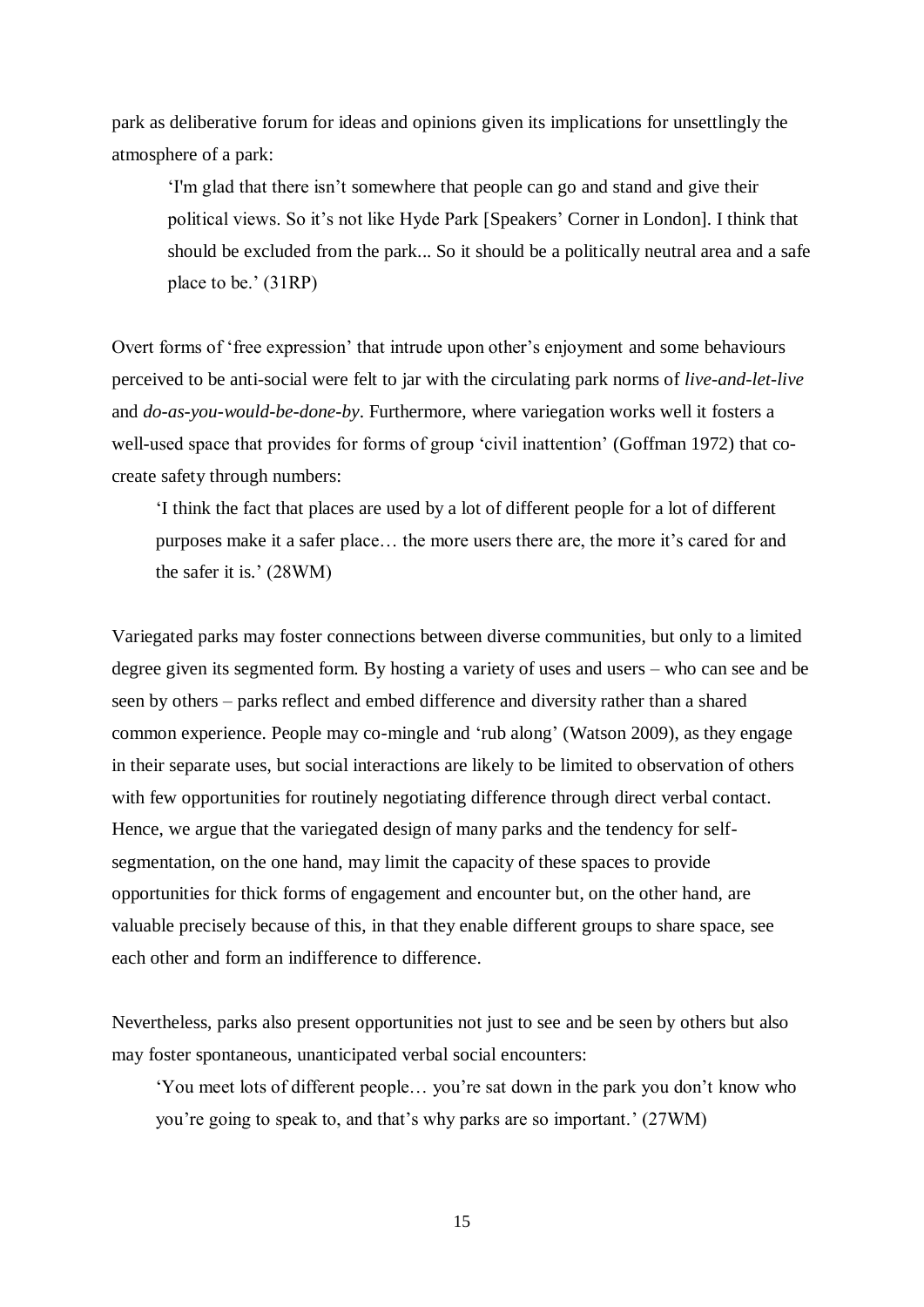The same person went on to illustrate this spontaneous capacity to connect erstwhile strangers through informal and loosely organised mutual interests and practices in the park:

'We used to walk up to the park and not even know the teams at the park and say: "Can we join in?"… before you realise you've got 22 a side. That's what the park does: it draws people in to actually enjoy.' (27WM)

As the above testifies, convivial atmospheres may be built upon connective experiences of, and encounters within, a shared physical space – namely the park – whereby: 'the strangeness of strangers goes out of focus and other dimensions of a basic sameness can be acknowledged and made significant' (Gilroy 2004: 3).

Furthermore, our interviewees provided diverse examples of everyday acts of politeness, civility and kindness between strangers in parks; moments that Thrift (2005: 147) describes as providing 'reservoirs of hope' that might 'leak out into the wider world':

'I love the fact that it's a public space. I don't want it to myself. I love the fact that people use it and that… you can go there and meet people and talk to people and have that social contact with people without having to formally meet up with anyone.' (8RP)

Thicker forms of engagement – such as conversations with others – may be more likely between those who share practices or activities. Runners participating in the weekly parkrun engaged in mutual congratulations and conversation after the event. Such reciprocal affective support and social aspects of parkrun have been found to extend people's social networks (Wiltshire and Stevinson 2018):

'I think it [the park] does have a massive role in the community perhaps without people realising because I speak to people that I wouldn't speak to on a day-to-day basis. If I didn't go [to parkrun] I wouldn't be speaking to much older men and women of all different backgrounds and little kids. If I didn't go there… I'd just be in the university bubble.' (22WM)

Similar sentiments were expressed by dog walkers and by parents with children in relation to interactions in playgrounds.

# *Bridging Communities*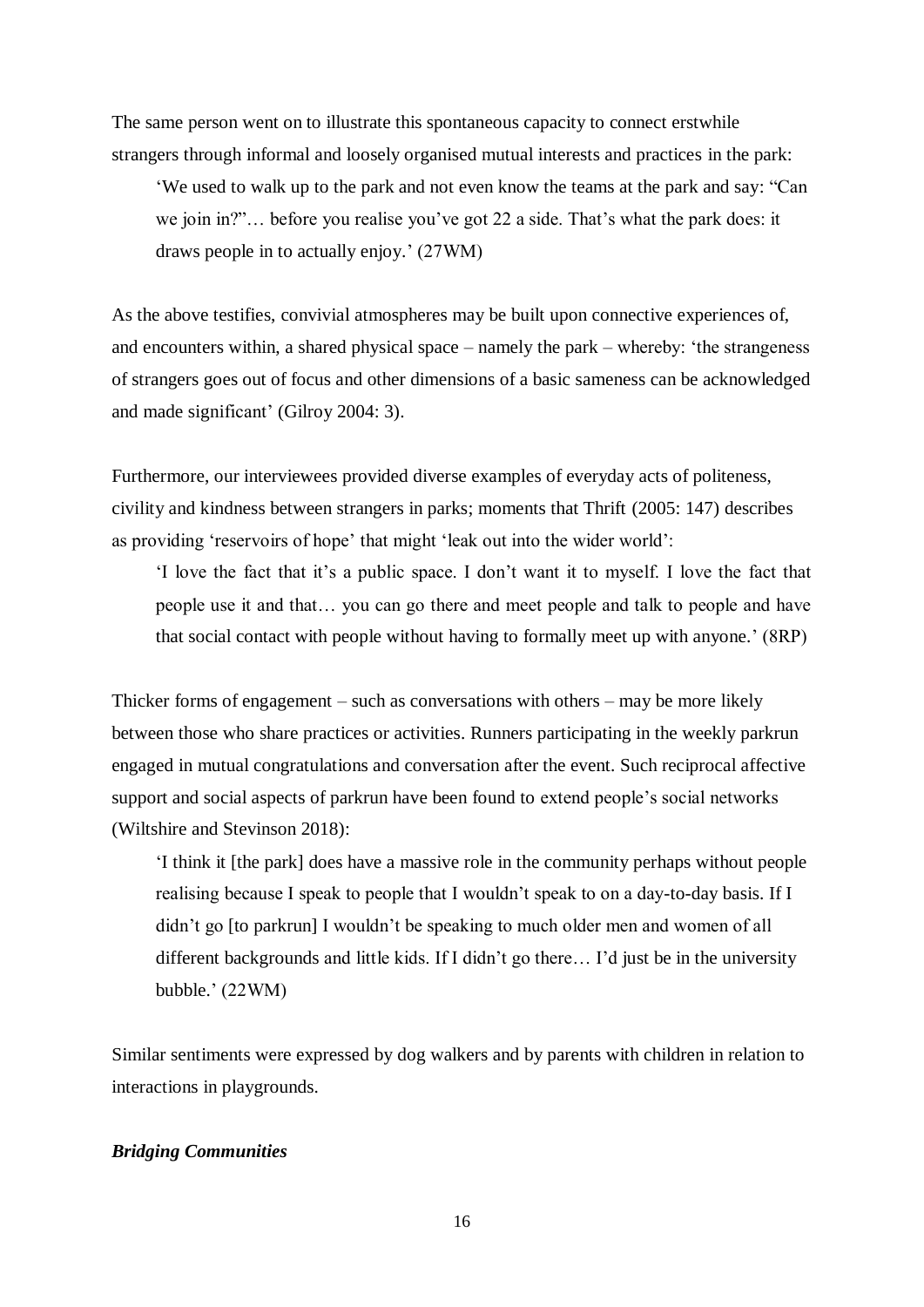Whilst many respondents said that parks help to foster a 'sense of community', this was often interpreted either as collective practice (as above) or as a pride in locality rather than shared values:

'It's like a place where people can congregate, and you see the life in the community, and it makes me feel like I'm part of a community.' (53CFP)

The atmosphere of a park facilitates 'getting along' in the context of difference rather than forging a shared community of 'togetherness':

'I don't necessarily think it fostered one kind of all-connected community, not that many really have, it was a home for lots of micro-communities… if that park wasn't there you wouldn't have that thing drawing those communities together… You would lose the centre of it that connects the various communities at Hyde Park.' (25WM)

Another resident highlighted the atmosphere of the park as a neutral community space in which difference is both accommodated and rendered normal, in a context of light engagement and co-presence:

'Beeston in some respects there's lots of challenges but there's lots of collaboration, lots of interdependence. And I think parks and green spaces are part of that as creating those spaces where people can come out from behind their fences and behind their front doors and see one another, and be with one another, even if they're not interacting with them.' (41CFP)

According to some, co-existence and co-presence can foster mutual recognition with a normative quality that makes intercultural tolerance and appreciation a loose form of obligation:

'You have a true mix of all the people who live in the area, using the park together and relating to each other in that they just accept each other's presence.' (38WM)

Atmospheres can define moments for individuals (Bille *et al*. 2015). Certain 'moments of recognition' stand out as especially memorable or as having greater transformative implications. For some, the atmosphere of the park can come to constitute a dramatic representation of difference and depiction of harmonious diversity:

'I remember, probably about 30 years ago, there was one sunny afternoon in summer and there were students there, but there were a group of Irish guys playing hurling and a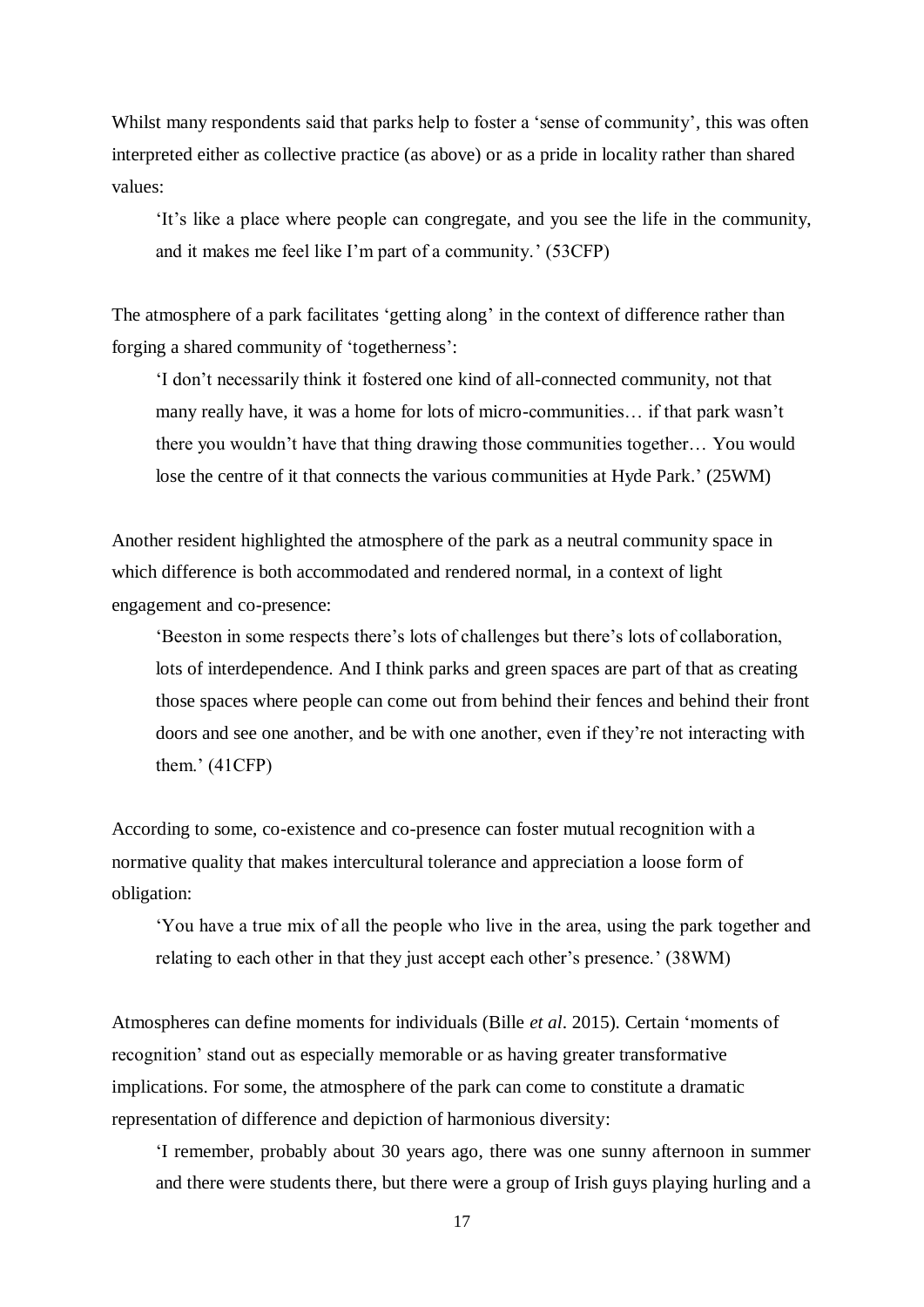group of Muslim women sitting in a group talking, an assortment of local people and university people on the playground, and I just remember thinking: "This is just such a lovely meeting place for the area".' (24WM)

Such moments and the encounters they afford offer the potential to 'disrupt easy labelling of the stranger as enemy and invites new attachments' (Amin 2002: 970). Furthermore, observing may itself have beneficial implications:

'you can see other people using the park, like I can see the kids using the play area, I can see all the skaters using the skate-park, and even if I'm not interacting with them just that visibility is quite important.' (22WM)

The 'throwntogetherness' that public spaces afford people in the city, to which Massey (2005: 181) has drawn attention, should not be confused with the more stifling forms of 'togetherness' that Jacobs (1961: 62) lambasts: 'This ideal is that if anything is shared among people, much should be shared'.<sup>12</sup> The 'throwntogetherness' that parks induce is not social capital as glue that expresses itself in a shared sense of belonging and identity *within* communities, but rather constitutes looser social capital as lubricant facilitating relations *between* people of different social groups (Putnam 2000). It allows people to 'get along' or sometimes – where *difference* becomes or equates with *difficulty* - to 'rub along'. As Cotterrell (2017: S35) notes, '*emotional ties* can be strong but volatile', whereas weaker, '*instrumental ties of common interest* can be transient, ephemeral, and changeable' (emphasis in original), they may lack sustainability that endures across time and in the face of powerful countervailing forces.

*Transforming the Atmosphere of a Park: Fostering Intergroup Recognition Over Time* Parks can feel like desolate, fearful places. Conversely parks can exhibit virtuous circles whereby increased levels of use foster perceptions of safety. Cross Flatts Park provides a useful case study of how the atmosphere of a park can change and help foster intergroup recognition over time aided by processes of formal and informal social regulation. It was widely held by park managers and users alike that the atmosphere of the park has transformed over recent decades from a 'no-go' area that constituted a physical and symbolic boundary between distinct communities living either side of the park, to a thriving communal space

 $12$  Jacobs (1961: 62) goes on to assert: "Togetherness," apparently a spiritual resource of the new suburbs, works destructively in cities. The requirement that much shall be shared drives city people apart'.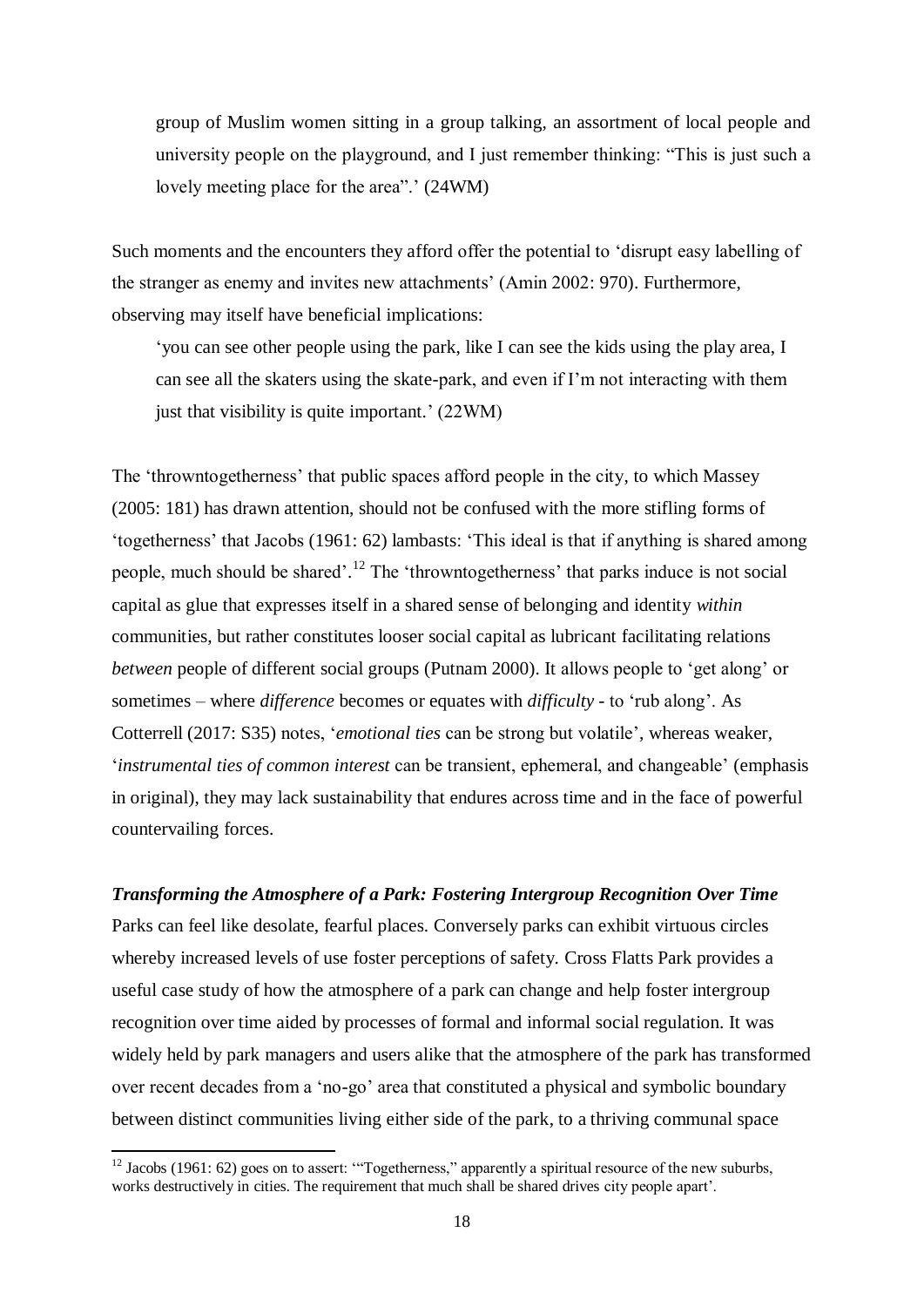where diverse users congregate and co-mingle in (mostly) convivial ways. The following interviewees reflected this consensus:

'In '99… people would talk about the park as kind of Gaza strip and a no-go zone... the park was very much a dividing line across the communities. But I think that's no longer the case.' (37CFP)

'It was known as the number one… most dangerous park in Leeds... the unsociability problems were out of control… it was a park that local residents wouldn't go into … it is quite a success story compared to other parts of Leeds and other cities… [now] there is harmony there.' (Community safety officer)

Looking back to the 1980s and 1990s, interviewees recalled significant issues around vandalism, crime and anti-social behaviour in which informal social controls and formal management had broken down:

'There was no fence around the park… which made it a very dangerous place and it was just horrible. The community had turned its back on it but so had the Parks Department.' (Local councillor)

Improvements to the condition of the park (and surrounding area) in the late 1990s and 2000s and changing perceptions of safety were vital in this turn-around, giving visitors a confidence to use the park, rather than avoid it as a fearful and unsafe place. This transformation was achieved with and through the communities, notably via the active role of the 'Friends' group, supported by the park managers and municipal services. Wider changes to the visible policing of public spaces and new legal measures to tackle anti-social behaviour introduced by the Crime and Disorder Act 1998 were also thought to have played a role in making the park a safer space for people to use and enjoy. Of these, controversially perhaps in that it introduced dynamics of exclusion, the erection of boundary fencing at the turn of the millennium was credited as a defining moment in enabling the communities to reclaim the park, preventing its use for non-human traffic, joy-riding and abandoned motor vehicles:

'The putting up of the fencing around the park was quite a big issue… it was totally unfenced at that time, so we got burnt out cars, cars being driven in, motorbikes having a free run of the park. So, it wasn't very safe, and it was unpleasant.' (55CFP)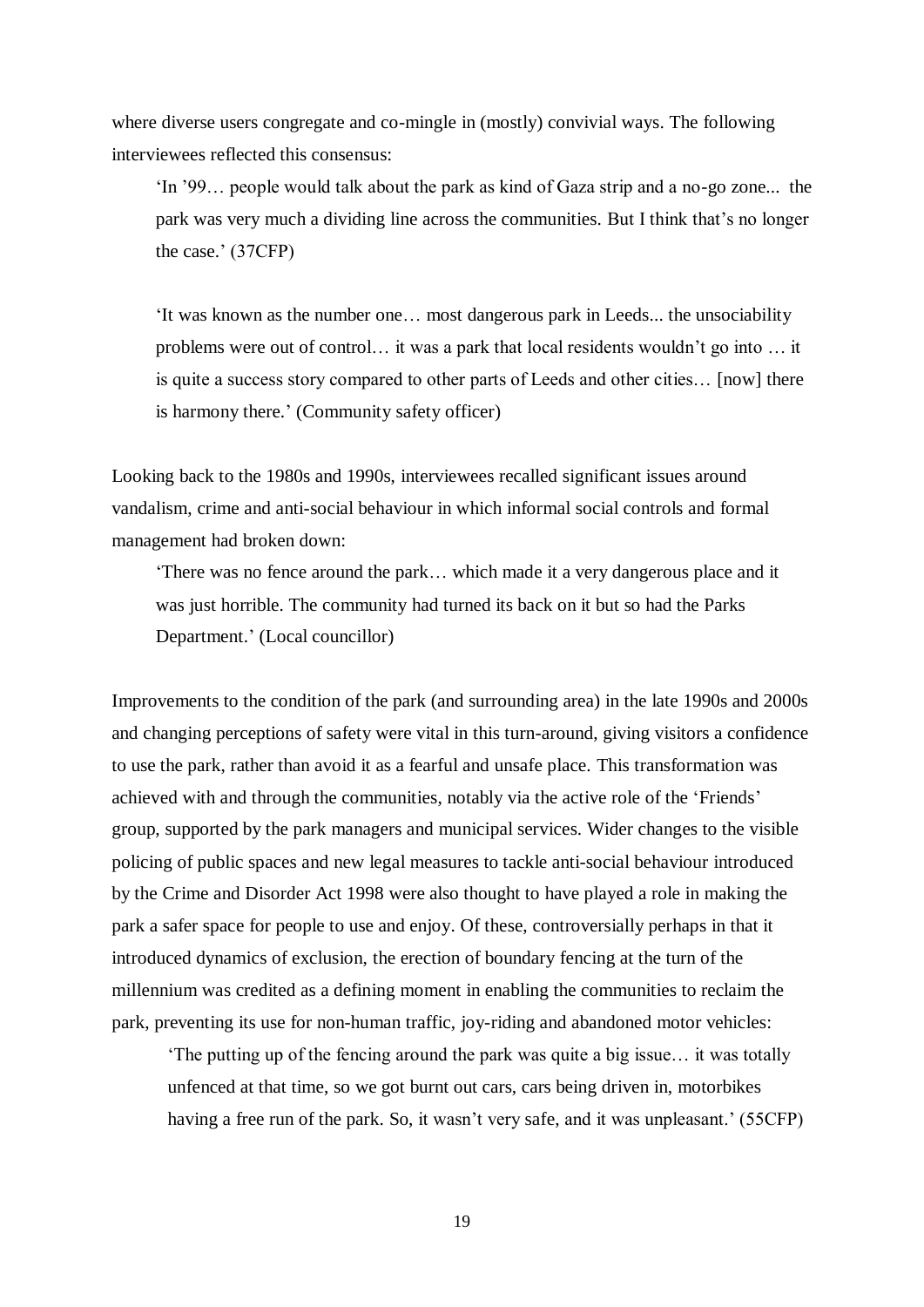Nonetheless, it took active local engagement before social perceptions of the ingrained reputation began to change. The 'Friends' work in establishing events and activities in the park that bring diverse communities together and encourage use helped to change perceptions:

'The main reason we started doing Bands in the Park… was because of the perception of the park, even though it had moved on [in terms of condition] the perception was it was still a horrible park, and it takes years to get the perception changed.... So that's why we started doing brass bands in the park, so we were getting the oldest community to come in and to go: "Oh this is quite nice here". And then they'd go out and tell everybody else.' (Local councillor)

The planning of the Sunday summer bands by the 'Friends' was deliberately outward-looking in that they sought to offer music that appealed to diverse local audiences. The atmosphere created by such events have been acknowledged as bringing together people who might otherwise not mix, thus creating a host of unanticipated convivial encounters that were recalled and remembered with striking affection for the social mixing that happened:

'We've had so many funny afternoons in the sun where you've got children and loads and loads of old people in the community come out and sit on the chairs… Obviously some of the alcoholics in the area come out as well. Quite often when you've got quite country, folky bands, they'll get up and dance, and the children like to get up and dance. Some afternoons stick in my memory where you'll get the boozy people with their cans of super-strength dancing with the local kids. It's a really lovely atmosphere, but it brings parts of the community [together] who probably avoid each other normally.' (39CFP)

Annual multicultural events like Beeston Festival have also successfully promoted positive social interactions between communities. The fact that people began to use the park more regularly has made it a safer place, both objectively and subjectively. However, this has been a hard fought and long-term process of building intergroup trust and mutual recognition:

'Cross Flatts has got a real great community spirit to it now… Yeah, and the playgrounds now are used as opposed to just abused; the tennis courts and the basketball courts are getting used by locals… it is really quite a nice area to be in. It's an area where it welcomes diversity, it welcomes other communities.' (Community safety officer)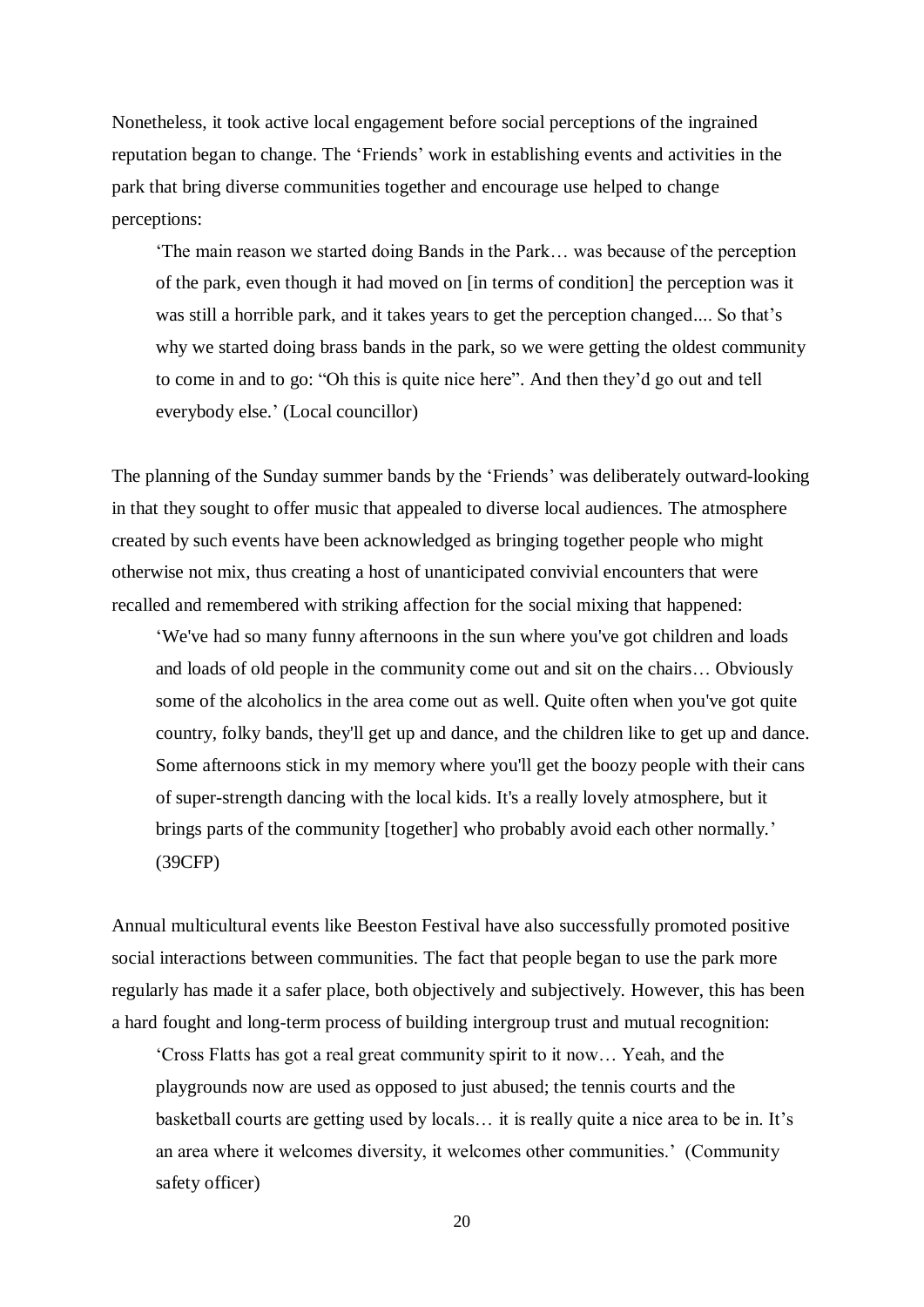Although the park faces continuing challenges, it is now heralded by many park managers and residents as a revitalised space that plays a significant role in fostering social relations in the locality. As one resident underscored:

'It's only because of the park that the community has got so good. I don't think it would be otherwise.' (49CFP)

Nonetheless, it is recognised that the kinds of positive effects that the park has promoted fall far short of the strong bonds of solidarity that some might wish for:

'Typically people come to Beeston Festival with people they know, they have a nice time, they maybe have a few new interactions with people on stalls or whatever… but it's interesting to think here about how you can take those events to the next stage and start to really create not just a sense of community but actually genuinely community interaction and interdependence and solidarity.' (41CFP)

While there is evidence that communities that may otherwise live 'parallel lives' (Cantle 2001) now coexist in the park, this shift is not one of cultural transformation, but of mutual coexistence in which self-segregation still plays a role in normative ordering:

'So, you have predominantly white British using the more formal rose garden and play area, Eastern Europeans and Asians using the sports courts, and then at the bottom are your Afro-Caribbean with the cricket. And we've tried to glue those communities together. They don't. In the park, I think, it's working okay.' (Park manager)

Some interviewees felt that the park's atmosphere and potential as a site of social mixing remains precarious. There are fears that a decline in condition or increase in crime might undermine its recent revival. It is widely appreciated that continued involvement by communities and authorities will be needed to sustain the atmosphere of the park as a convivial place of co-mingling:

'It's very, very intensively used, and that is going to need some careful management and investment to keep that working.' (Park manager)

It was acknowledged that if the park were to return to its prior unloved and unsafe state or somehow be no longer openly available, this would undoubtedly impact adversely on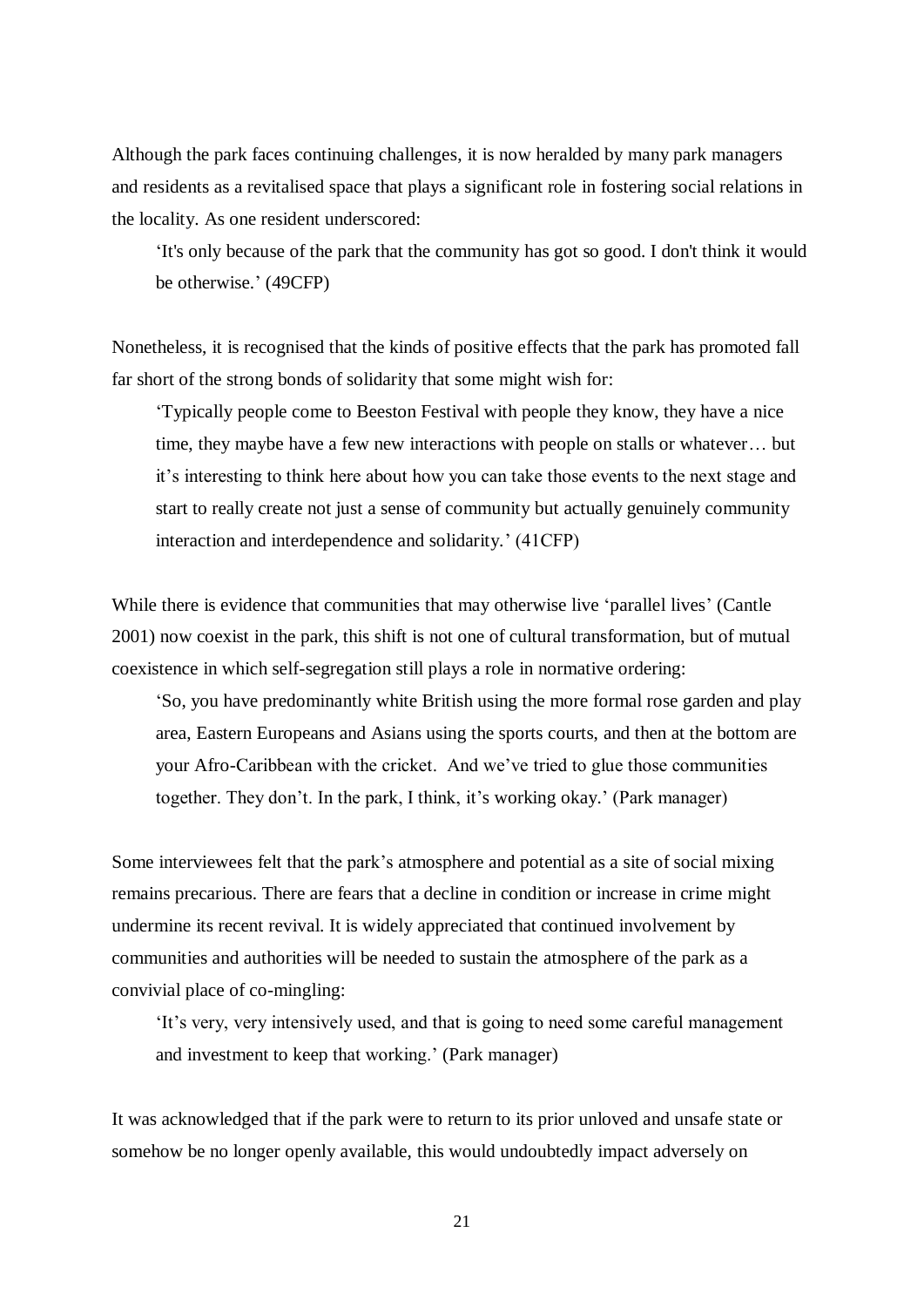intercultural 'mixing' which, as one interviewee noted; *'*might increase any tensions between the two communities' (50CFP).

While there will always be unpredictability in social exchange, Goffman (1972) suggests that cumulative experiences help to define the level of certainty we have in the inferences we make about 'others' who share the social spaces we occupy. In this context, the park has played a role in fostering mutual recognition as an ethic with greater transformative implications:

'It's probably made the community more aware of each other and made them think and look at each other and come together as a community... I think it really has helped.' (Community safety officer)

# CONDITIONS FOR CONVIVIALITY

In increasingly segmenting cities, the 'coordination and stable integration of social life seems not only more elusive, contingent, and fragile but also more essential' (Cotterrell 2017: S36). In contrast to Sunstein's contention that parks perform a deliberative democratic role as places of free expression, we argue that parks are places in which people are open to encounter difference but are largely semi-liminal places of escape and recreation, not necessarily places to expect the discussion or airing of differing opinions. Watson (2009: 1590) reaches a similar conclusion in relation to the marketplace: 'Although the claim that the space of the market can be connected to the notion of democracy or can be generative of urban politics might be too grand, markets can nevertheless serve to dissolve some of the predictable boundaries and divisions and open up new possibilities for sociality and engagement in everyday public space'. Following Sunstein, our findings support the idea that the atmosphere of parks provides a distinctive counterpoint to compartmentalised and selfreferential social environments. They open a gateway into a liminal space of ambiguity and disorientation in which conventional ordering and social sifting is temporarily suspended or, at least, loosened. Indeed, parks are 'messy' places, in the sense that Nowotny (2017: 12-13) uses the term, in which 'unpredictability is the name of the game'. Combining the spatial, aesthetic and affective dimensions of co-presence, the atmosphere of a park affords the possibility to connect people to objects, nature or persons in ways that may seem incompatible or unanticipated. Moreover, they are valued by many precisely because they enable these different possibilities.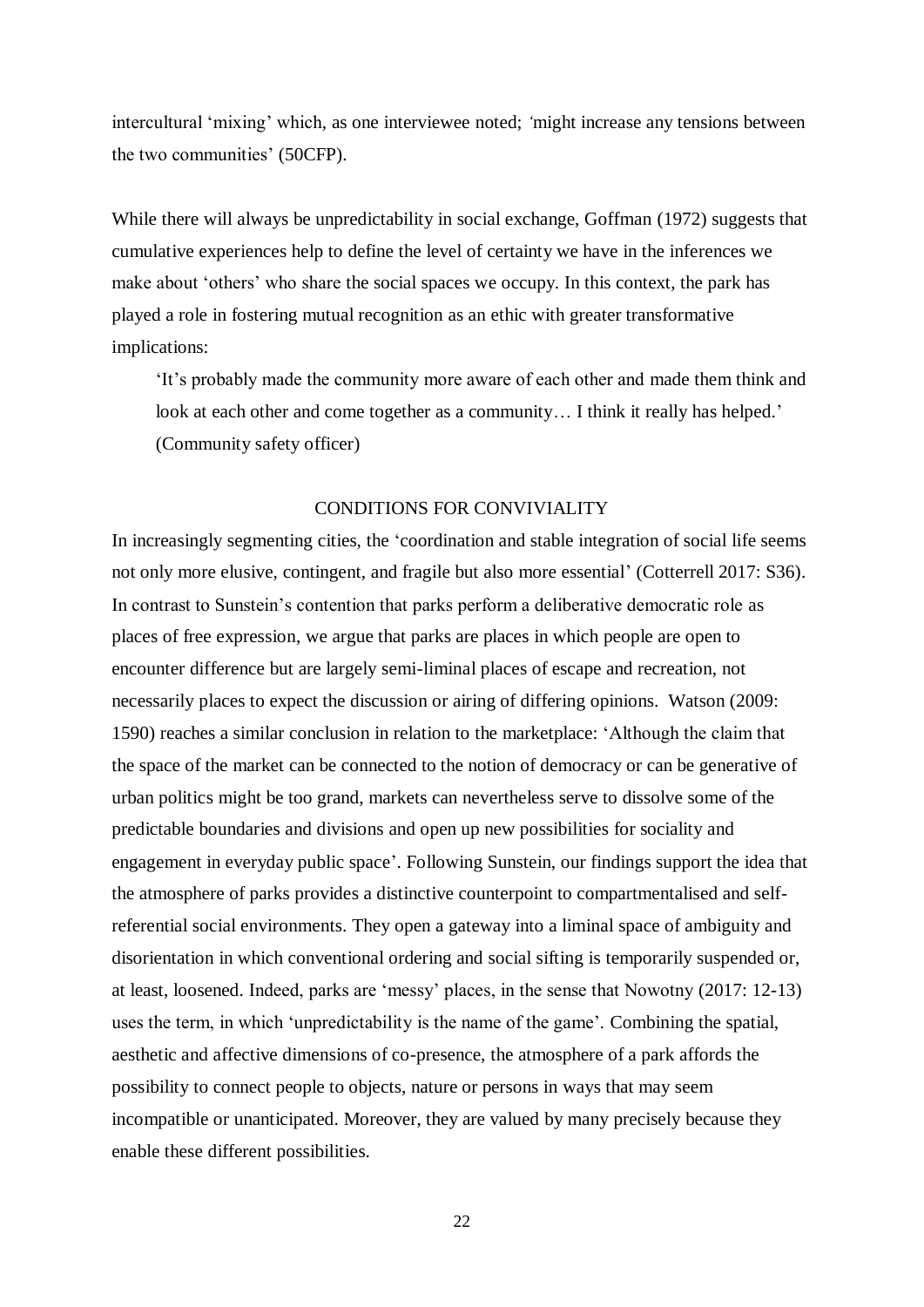Yet, to tie parks too closely to achieving such deliberative outcomes, even if only as ideals, risks over-extending their actual social value and masking their potential role in fostering sociality in less instrumental ways. The idea of public parks as places of deliberative debate rather selectively appropriates the image of Hyde Park's speakers' corner in London, which serves as 'the mother symbol of the modern liberal polity's ostensible commitment to free speech and assembly' (Cooper 2006: 754). By contrast, Cooper (2006: 755; 772) argues that even this icon of deliberative democracy is not 'a radical cultural space' of inclusivity and equality but might rather be understood as the intersection between debate and 'foolery, bawdiness and the transgression of social hierarchy' in which strangers and regulars interact. Additionally, our findings suggest that this image of the park as deliberative forum is one that park-visitors generally eschew, while willingly exposing themselves to more subtle forms of encounters with others through recreational and leisure practices, public events and festivals in parks that foster a shared affinity with place (Neal *et al*. 2015).

Across all our parks, the ideal of a welcoming and peaceful public park often belies the reality of competing claims to space that frequently inform territorial and cultural conflicts. Power struggles and conflicts over the control and possession of public spaces within parks were not only evident between people and groups of differing cultures and ethnicity but also between different age groups and interest associations. Contact can breed resentment, frustrations and simmering friction. Valentine (2008: 323) is undoubtedly correct to highlight the need 'to pay more attention to sociospatial inequalities and the insecurities they breed, and to unpacking the complex and intersecting ways in which power operates' in public spaces. Hence, management strategies that provide a level of quotidian security constitutes a (pre)condition of well-managed public spaces that afford ways of living together with cultural diversity in the contemporary city. As we have seen, well-used parks convey a liberal invitation of welcome and foster a sense of security – through safety in numbers – even where this natural surveillance and capable guardianship is provided by strangers. Indeed, urban parks – like other large urban spaces where different people come together, provide opportunities not only for relaxing, learning and recreation but also 'places where interpersonal and intergroup cooperation and conflict can be worked out in a safe and public forum' (Low *et al*. 2005: 3). As one interviewee noted of low-level disagreements: 'that's not really conflict, that's just people rubbing along together isn't it and accepting [differences]?' (8RP)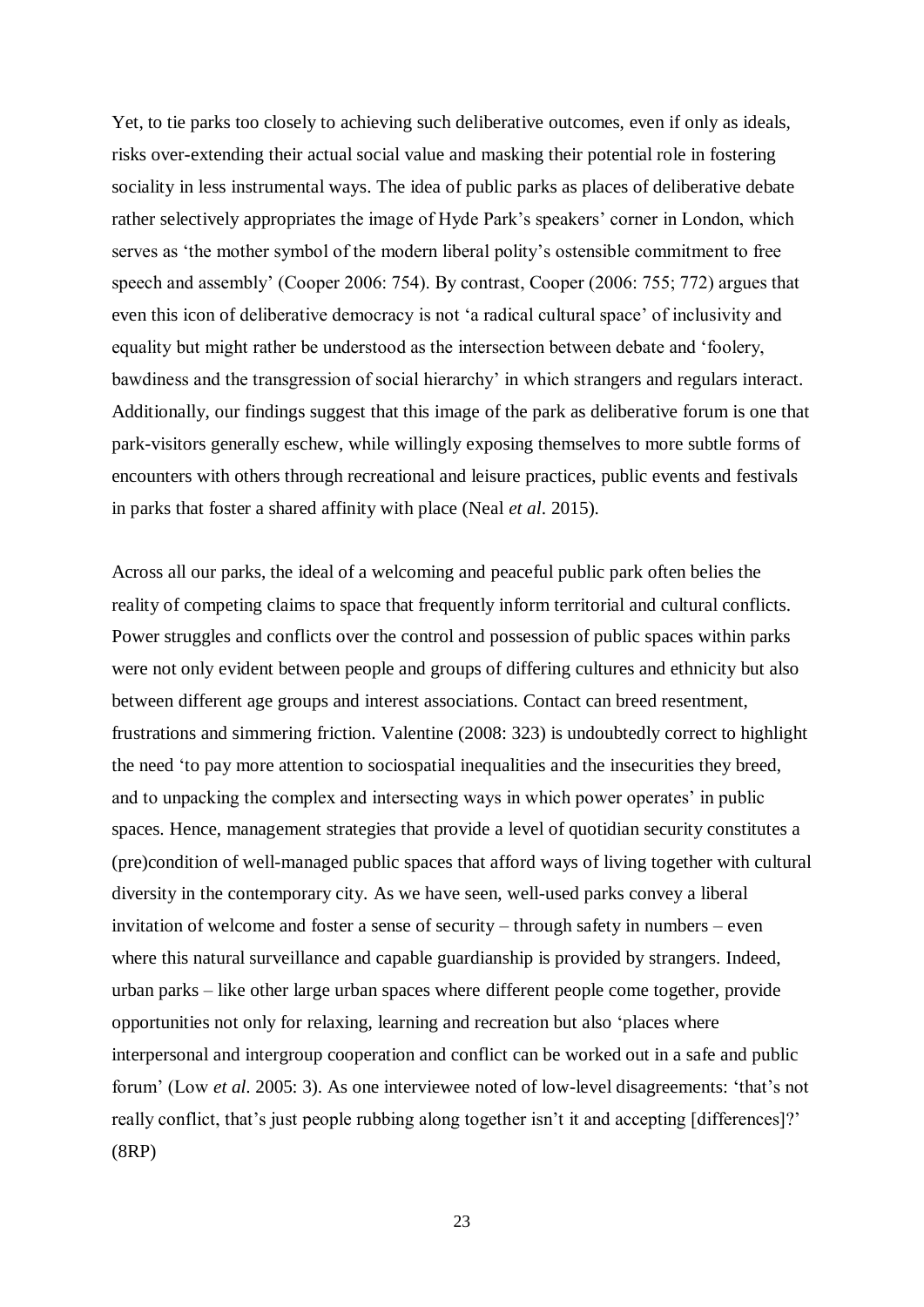Unlike Sunstein's focus on speech, we share with Watson (2009: 1581) the view that 'limited encounter between social subjects where recognition of different others through a glance or gaze, seeing and being seen, sharing embodied spaces in talk or silence, has the potential to militate against the withdrawal into the private self or private realm'. This parallels Goffman's (1972) characterization of 'civil inattention' as a tacit principle governing social relations in public; where one person recognizes another person's presence and their claims to a public space through glances or brief eye contact but does not seek a sustained interaction. Such fleeting and bounded interaction rituals serve to 'signal mutual regard and the absence of threat' (Manning 1992: 13).<sup>13</sup> Parks offer ample opportunities for the unobtrusive and peaceful scanning of others in ways that allow for interactions as 'people watching' – seeing and being seen – is an accepted feature of park use. We argue that everyday meaningful encounters with difference can provide 'learning opportunities' or 'moments of recognition' that serve as a counterfoil to contemporary trends towards social segmentation. In drawing together our findings, we offer the following conditions as constituting the parameters for our interpretation of the social role that parks might actually play in forging an 'openness to otherness' by way of loose relations between strangers.

First, the nature of the 'encounter' is not reducible to speech or direct interaction or contact, but can be – and usually is – non-verbal, observed and indirect displays of behaviour, activities or interaction. Indeed, being together in the shared atmosphere of a park can create 'a structure of feeling made more significant because it does not require dialogic interaction' (Neal *et al.* 2015: 470). For our purposes, encounters occur or unfold in a shared time-space configuration that constitutes 'co-presence'.

Second, the encounter itself is unplanned or spontaneous – albeit the 'atmospheres' conducive to fostering the occurrence may themselves have been planned or designed. Conviviality is more than the interpersonal; there are material, legal, structural and spatial dimensions that interplay. Following Peattie (1998: 248), conviviality 'can be encouraged by the right rules, the right props, and the right places and spaces'. Convivial co-mingling requires active facilitation, planning, mediation and responsive regulation to enable diverse people to get along (Fincher and Iveson 2015: 23; Author A 2017). The quality and

 $13$  Yet, 'civil inattention' as an everyday strategy of negotiating order among strangers can also reduce feelings of responsibility for the well-being of others.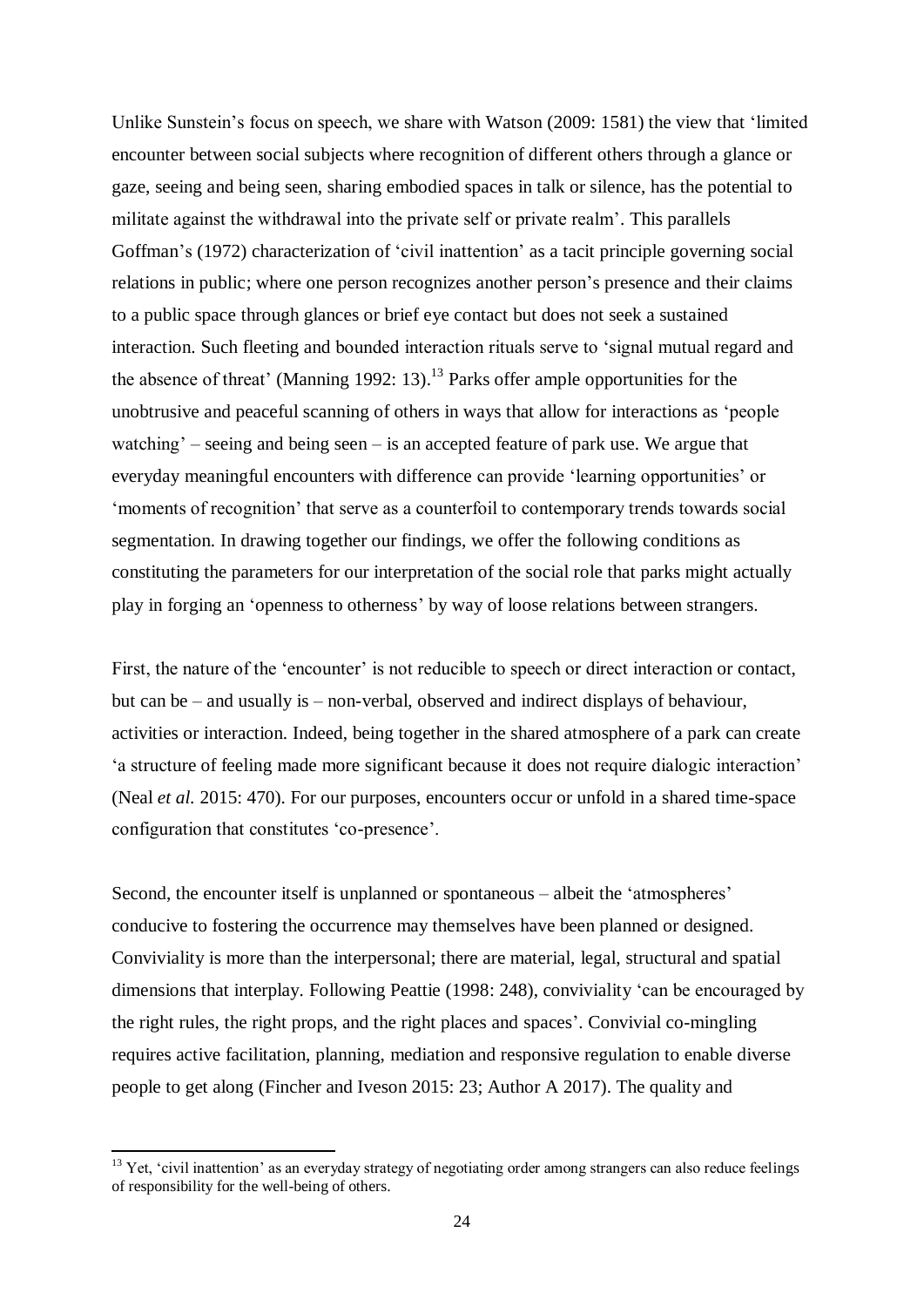inclusivity of parks – as reflected in standards of good management, facilities and upkeep – will be conducive to fostering convivial encounters.

Third, the encounter itself is perceived by at least one individual as 'meaningful'; it has an inter-subjective quality with regard to the recognition of difference. In Young's (1990: 240) terms it prompts an 'understand[ing] that there are other meanings, practices, perspectives… that one could learn and experience something more and different by interacting with'. However, the same exposure, interaction or contact may be experienced and interpreted differently by different actors.

Fourth, the encounter engenders a dimension of generalisability or scalability beyond the instant moment to different times and places; in Valentine's (2008: 325) words – noted above - it 'translates beyond the specifics of the individual moment'. Scalability may derive from the transferability of the norms or values implied and/or from the incremental, cumulative effects of similar repeat encounters over time. Hence, the meaningfulness of the encounter may derive from the accumulation of linked 'moments' as a result of which difference may become increasingly rendered mundane and unremarkable.

Finally, the values and norms imparted through social learning and recognition are ones that render difference ordinary, foster greater intercultural and intergroup understanding which may, over time, serve to increase trust. The outcomes of such encounters need not result in a greater communality through shared values or group membership, but rather mutual recognition that itself may offer looser ties of affiliation or connection based on shared activities and practices (Gilmore 2017).

# CONVIVIALITY, ATMOSPHERE AND LAW

Conviviality focuses attention on a complex interpersonal capacity to be at ease in public spaces in the presence of diversity and form openness to otherness. But as Wise and Velayutham point out, 'conviviality is more than the interpersonal' (2014: 408). A range of factors – material, structural, spatial and legal - mediate park-users experiences and support (or potentially constrain) the atmospheres of social environments, as well as the ambience and interactions therein, that promote conviviality. Hence, design and materiality are deemed to be of central importance in fostering convivial spaces (Peattie 1998; Shaftoe 2008; Bates 2018). Less has been said about the role of law and regulation and its relationship to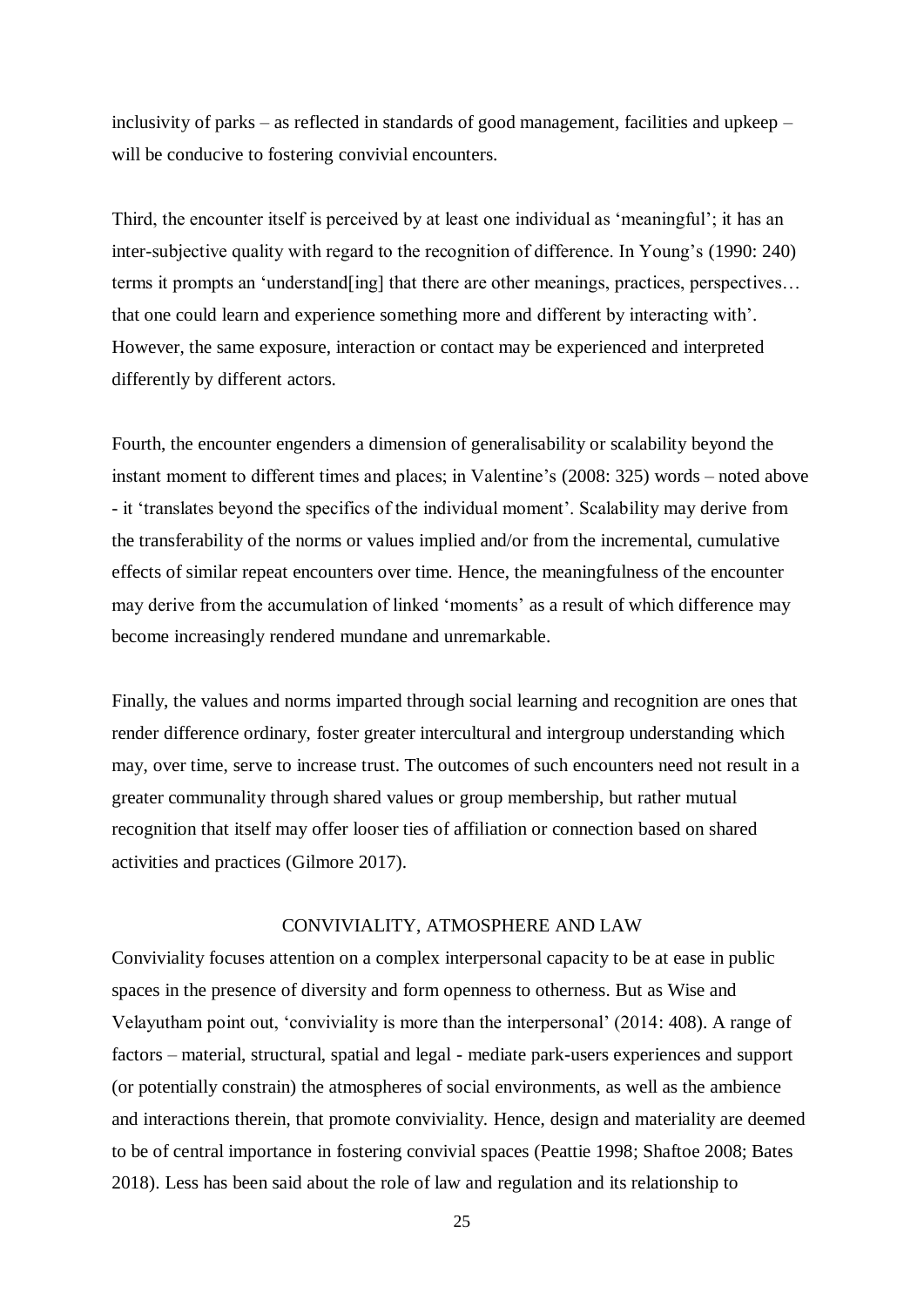conviviality. The role of law both through presence and absence, we suggest, is to foster atmospheres that are conducive to conditions of conviviality.

However, law is not simply an instrument working on social relations but is also a set of conceptual categories and narratives that help construct, communicate and give meaning to social relations. From this perspective, law's context is fashioned in and through the routine, locally repeated enactments or practices of what cumulatively comes to constitute social institutions, structures and the 'atmospheres' that provide the shared ground connecting people, their feelings and emotions with the spaces they occupy or pass through; (re- )producing 'collective affects that are not reducible to the individual bodies that they emanate from' (Anderson 2009: 80). For Bille *et al.* (2015: 32) 'atmospheres are always located inbetween experiences and environments'. Importantly, atmospheres are not juxtaposed as 'authentic' or 'genuine' in contrast to purposeful staging, design or regulation. Rather they occupy a tense relation in which 'orchestrations of space are often central to sociality, politics and aesthetics' (Bille *et al*. 2015: 31). Atmospheres are forged through the constitutive interactions of social norms and formal legal orderings; they are the affective artefacts of intentional designs and unintended consequences.

Philippopoulos-Mihalopoulos (2015: 4) suggests that the lawscape, the interconnection between law and space that expresses atmosphere, 'takes place as a play of visibilisation and invisblisation'. This he illustrates as follows: 'A no-smoking sign in a public space is a visibilisation of the law, but the free, open space of an art gallery performs an invisibilisation of the law... a façade of ambling and seemingly unconstrained movement, free from legal presence' (*ibid*.). He argues that 'at various points a lawscape appears more or less legal, or more or less spatial'. Parks are evidently spaces where written byelaws and unwritten rules, civic norms and principles of civility coalesce, shaping the atmospheres of spatiality and directing in different ways the behaviours of those who use them. Law can server to constrain and to liberate both through presence and absence. Excessive law can stifle. As Philippopoulos-Mihalopoulos (2018: 11) notes:, 'Space… requires an invisibilisation of the law... we need to forget about the law… when we walk around the city'.

In parks, however, it is not simply law's visible absence or presence that informs their conditions for a convivial atmosphere, but also its capacity to mediate a loosening of behavioural regulation with an hospitable promotion of openness to difference, in ways that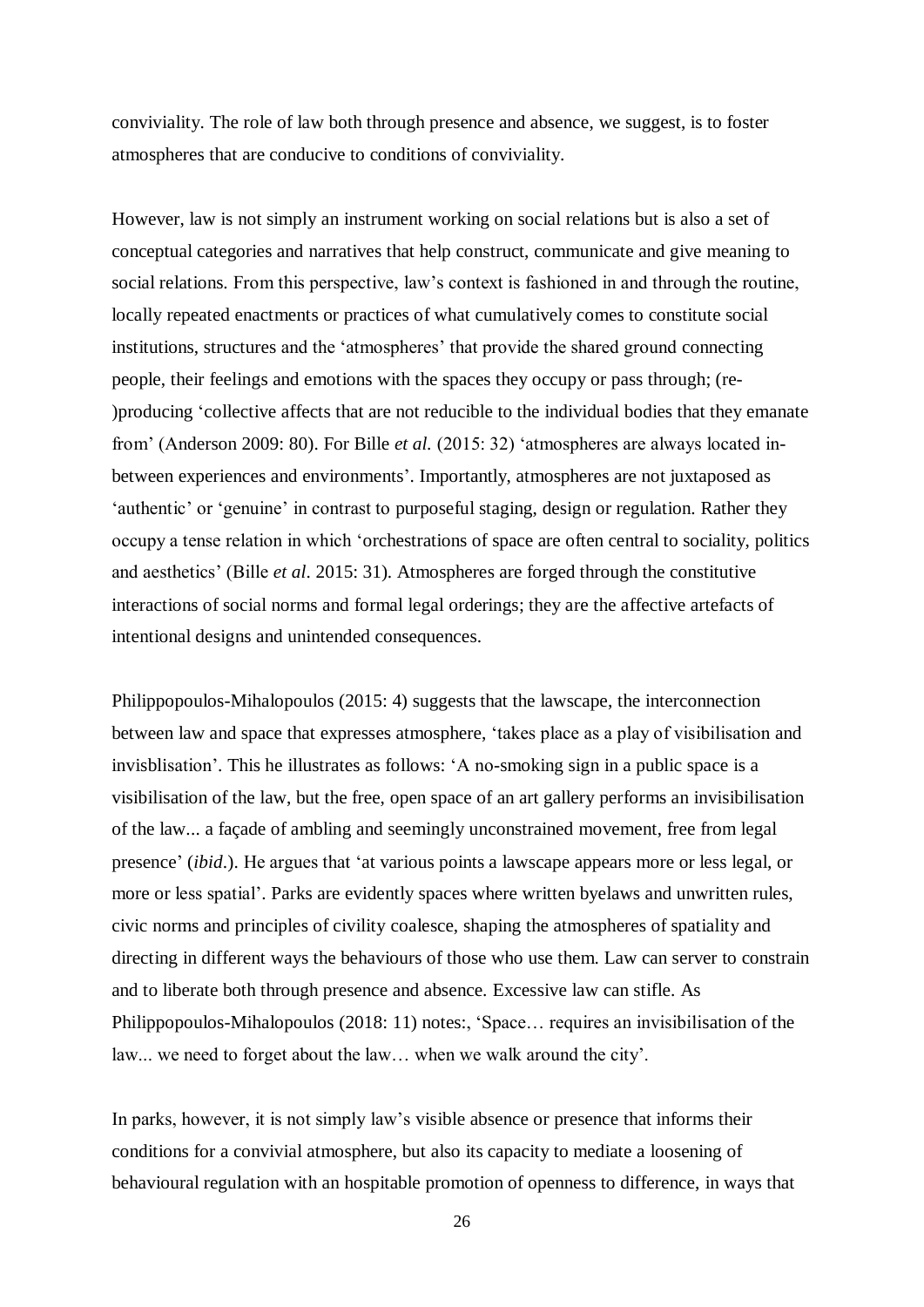become routinised and rendered mundane, as if part of the (park) furniture. Such atmospheres in parks need to be engendered and safeguarded in minimally non-intrusive ways that are responsive to civic norms that enable difference to feel welcome without being essentialised. The task of law and regulation is to render difference normal and to preserve the liminal expectations that parks afford. In this light, parks share qualities akin to a 'semi-autonomous social field' (Moore 1973: 720) where a multiplicity of norms and forms of law co-exist and which 'has rule-making capacities, and the means to induce or coerce compliance; but it is simultaneously set in a larger social matrix which can, and does, affect and invade it, sometimes at the invitation of persons inside it, sometimes at its own instance'.

If conviviality is about the capacity of individuals to thrive in combination with others unlike themselves then the relationship of law to conviviality is to foster and promote the conditions and environments for such encounters to occur. Formal legal regulations do more than reflect or encode what is otherwise normatively constructed through micro-social everyday interactions and encounters with difference. Law shapes and is shaped by such civic norms and social interactions. The relationship of law to conviviality, in essence, is to promote and foster the 'generative capacities of public spaces' (Koch and Latham 2012), including their free public access and open availability to all. This begs empirical questions about how, in specific places at particular time, law and regulation can best enable constructive, sociable outcomes that are likely to foster openness to otherness. How might laws better enable light interactions that support new identities and forms of social bridging that render ethnic and cultural difference unremarkable? Focusing on the everyday life of citizens, as we have sought to do, allows us to begin to interrogate the ideals and principles that legal institutions and norms might do well to accommodate, enact and sustain.

We suggest that insights from research on everyday practices of living, interacting and negotiating with difference – directly or indirectly – in a variety of public spaces needs to play a more central role, informing local and national policies and practices. Yet, we are acutely aware that the thrust of the arguments presented here and the allied need to attend to the conditions and atmospheres conducive to the micro-dynamics of intercultural recognition and sociality are at odds with the dominant forces of securitisation and changes in land-use that informs much contemporary urban politics that find form in new legal tools and regulations (Author B 2016). As Low *et al*. (2005: 1) argue; 'we are facing a different kind of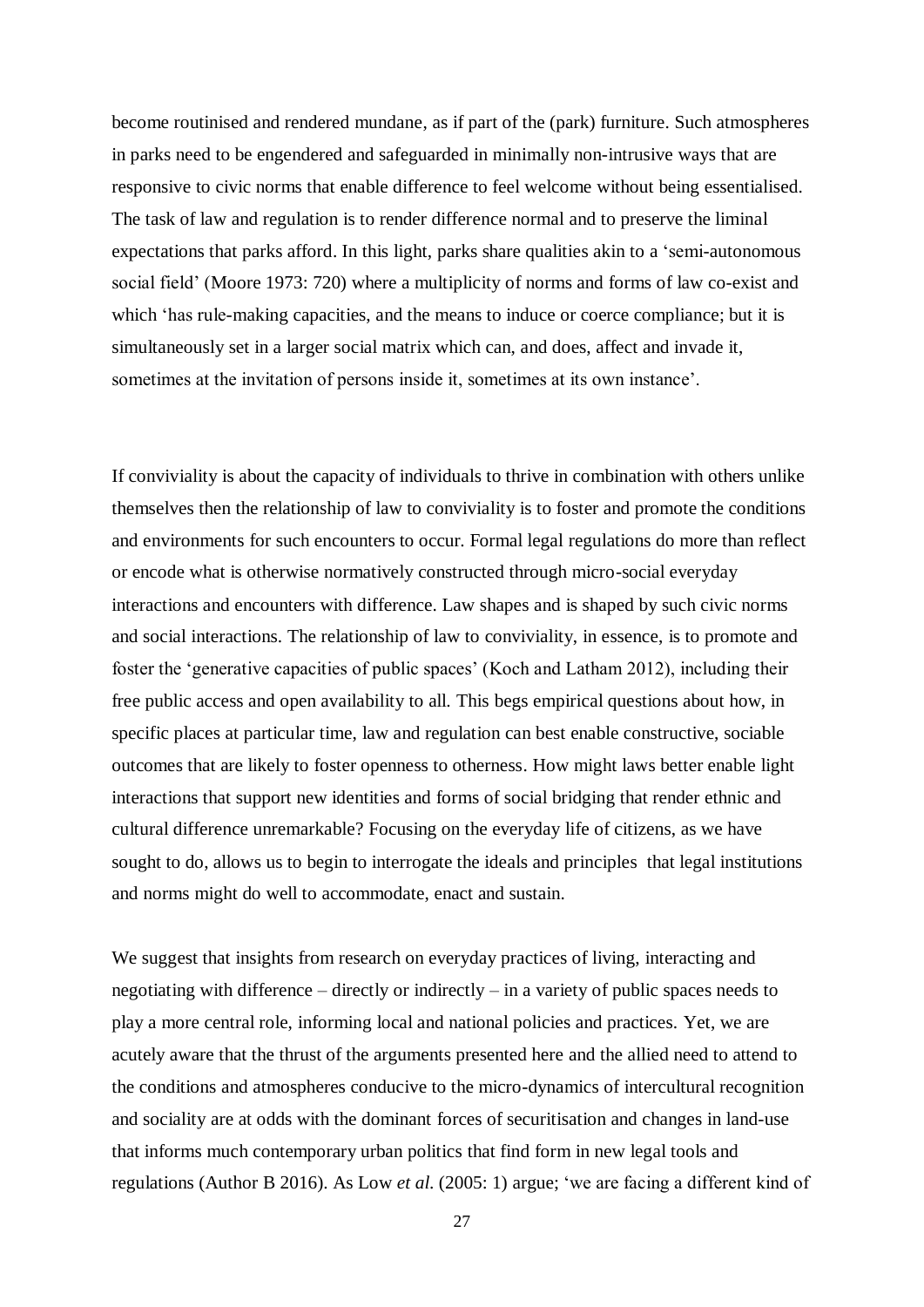threat to public space - not one of disuse, but of patterns of design and management that exclude some people and reduce social and cultural diversity'. Parks need an accompanying politics of connectivity which supports local and city-level governance that embed forms of 'mediated conviviality' (Author A 2017), rather than technologies of preventive exclusion, social discipline and 'banishment' that too readily engender sterile orderliness and breed a culture of mistrust and fear of 'others'. This is precisely why, as Amin (2010: 3) recognises, 'a politics of encounter requires active intermediation by third parties, managed interaction or common projects in order to undo settled behaviour, build interdependence or common purpose, catalyse positive feelings'.

#### **CONCLUSION**

Certain everyday places – through their affective atmospheres and the nature of interactions they foster – emerge as 'convivial spaces' (Norwicka and Vertovec 2014: 347), to which this paper adds in relation to public parks. In essence, we have sought to argue that parks **do not** constitute spaces that afford the forging of 'community' (political, cultural or otherwise) and **should not** be held to such expectations. Rather, parks host and express difference – they are places where difference is normalised and rendered mundane. Furthermore, under certain conditions parks can enable convivial encounters with difference that foster greater appreciation of diversity. Our research illustrates that the atmosphere of a park can foster convivial use and intergroup social mixing or, conversely, be places of intergroup tensions that become feared and avoided. Such shared experiences, even if short-lived, limited or fleeting, provide a 'brush with multiplicity' that has potential to be interpreted as 'a promise of plenitude' (Amin 2008: 19). As Back argues, focusing on such crucibles of everyday life 'allows us to attend to the inherent liveliness of social life and its time signatures… it makes us take the mundane seriously and ask what is at stake in our daily encounters with neighbours or the people we brush past…' (2015: 821). The social ties, norms and affect constituted in and through urban parks have considerable salience for a contextualised understanding of social norms, regulation and law, pluralistically conceived; one that is rooted in, and works up from, empirical studies of everyday encounters and the civic bonds, values and practices they foster (Cotterrell 2017).

Nonetheless, the precarious juncture in the history of parks in the current context of austerity and the spectre of encroaching privatisation, set against the continued absence of a statutory legal duty on UK local authorities to provide and maintain parks to recognised quality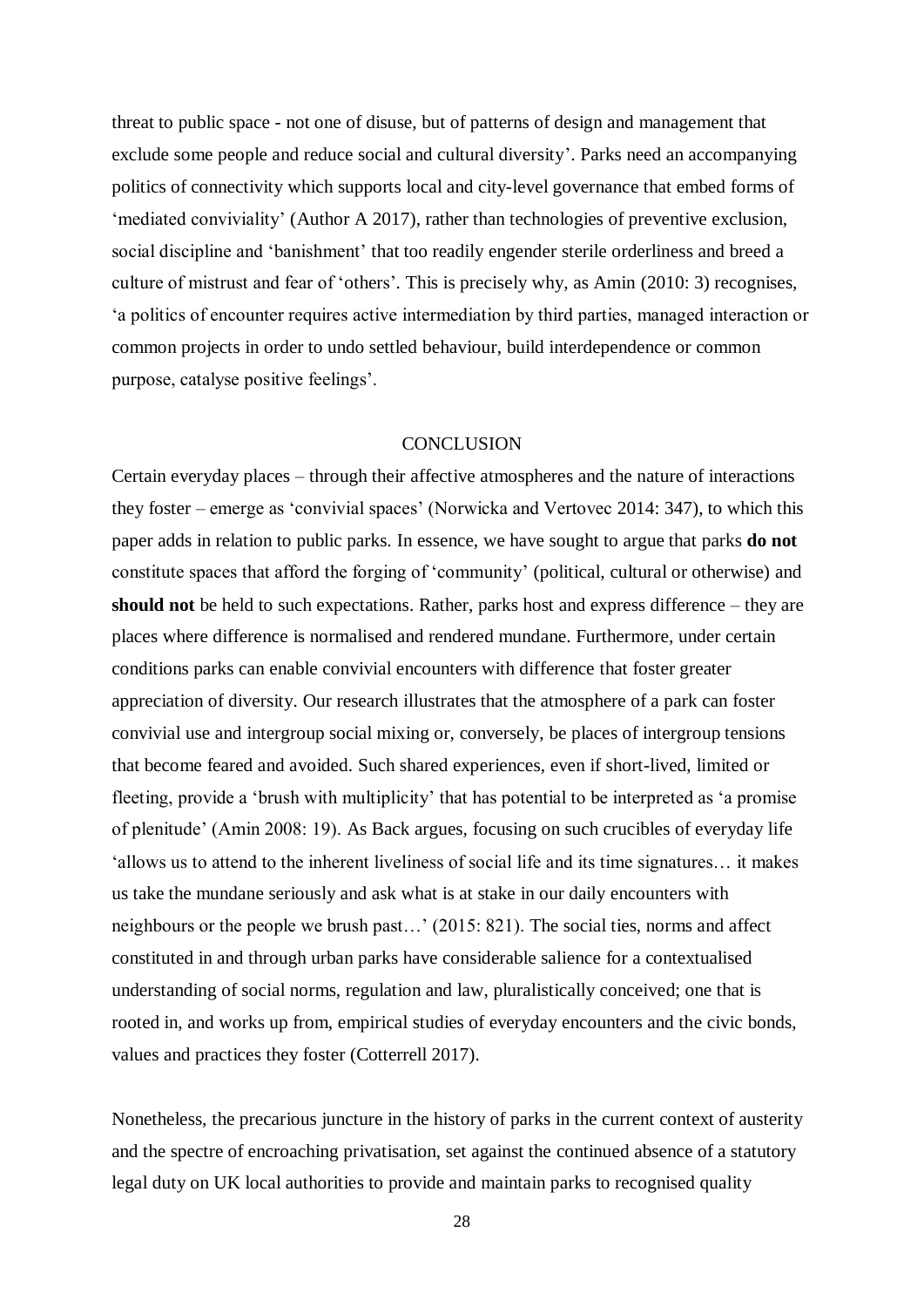standards (Heritage Lottery Fund 2016; House of Commons 2017), have severely reduced the scope for public parks to occupy any central role in constituting a civic realm of the future. It is always and only a potential.

Although much debate thus far has been rooted in questions of ethnic and cultural difference, we suggest the analytical value of conviviality can be extended to other lines of social differentiation, including *inter alia*, age, gender and disability (see, for example, Bates 2018). Safeguarding free public access are key factors. Freely-accessible public green space enables people of different social backgrounds to co-mingle, encounter and experience difference, offsetting moves toward social segmentation in contemporary cities. We have argued for a kind of 'cosmopolitan' ethic for public parks that combines both recognition that people have obligations to others that stretch beyond those with whom we have close social ties to strangers and mutual recognition for social and multi-cultural difference (Appiah 2006). In the context of parks, this resonates with Appadurai's (2013: 198) notion of a 'cosmopolitanism from below'; one that begins 'close to home and builds on the practices of the local, the everyday, and the familiar' but imbues an 'urge to expand one's current horizons of self and cultural identity and a wish to connect with a wider world in the name of values that, in principle, could belong to anyone and apply in any circumstance'.

This, however, is not the end-point but a distinctive point of departure. If urban parks are to constitute spaces of habitual encounter with difference in which to develop forms of intergroup recognition and intercultural understandings, we are left with a number of new challenges. To return to where we started, for Hall (2017: 174) 'the question is not *who we are*, but *who we can become*'. In debates about how we might constitute a civic culture that enables city dwellers to live confidently with difference, we contend that it is as important to appreciate the limitations of public spaces as the harbingers of cosmopolitan hospitality and bastions of deliberative democracy, as it is to explore and extol the vital opportunities they present for constructive social relations.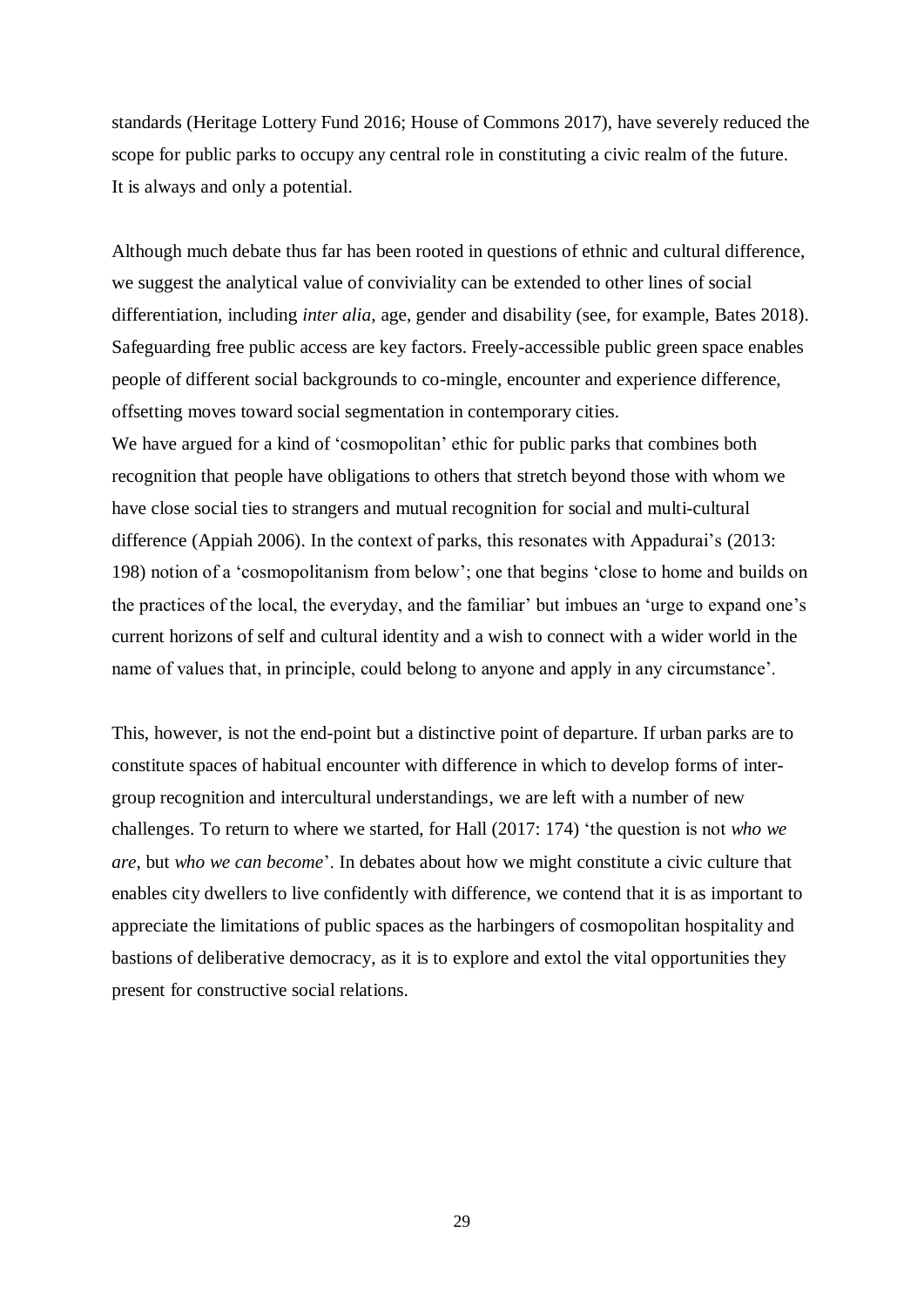## *Acknowledgements:*

This paper draws from an AHRC grant: 'The future prospects of urban parks: the life, times and social order of Victorian public parks as places of social mixing' [Ref: AH/N001788/2]. We are grateful to Dr Jose Pina-Sánchez for assistance with the survey weighting adjustment. An earlier version was presented at an international workshop on 'Constituting Cities' at the Faculty of Law, University of New South Wales, 10-11 May 2018 and benefited greatly from valuable insights and feedback from delegates, especially Luke McNamara, Kurt Iveson, Marion Roberts and Alison Young.

#### **REFERENCES**

- Allport, G.W. (1954) *The Nature of Prejudice*, Reading MA: Addison-Wesley.
- Amin, A. (2002) 'Ethnicity and the multicultural city', *Environment and Planning A*, 34: 959–80.
- Amin, A. (2010) *Cities and the ethic of care for the stranger*, York: Joseph Rowntree Foundation.
- Amin, A. (2013) 'Land of Strangers', *Identities,* 20(1): 1–8.
- Anderson, B. (2009) 'Affective Atmospheres', *Emotion, Space and Society*, 2: 77–81.
- Appadurai, A. (2013) *The Future as Cultural Fact*, London: Verso.
- Appiah, K.A. (2006) *Cosmopolitanism: Ethics in a World of Strangers*, New York: WW Norton & Co.
- Back, L. (2015) 'Why Everyday Life Matters', *Sociology*, 49(5): 820-836.
- Bates, C. (2018) 'Conviviality, Disability and Design in the City', *The Sociological Review,*  66(5): 984-999.
- Bille, M., Bjerregaard, P. and Sørensen, T.F. (2015) 'Staging Atmospheres', *Emotion, Space and Society*, 15: 31–8.
- Bissell, D. (2010) 'Passenger mobilities: Affective atmospheres and the sociality of public transport', *Environment and Planning D: Society and Space*, 28(2): 270-289.
- Blomley, N. (2011) *Rights of Passage,* London: Routledge.
- Boden, D. and Molotch, H. (1994) 'The Compulsion to Proximity', in B. Friedland and D. Boden (eds) *Nowhere: Space, Time and Modernity*, Berkeley: University of California Press, pp. 257–286.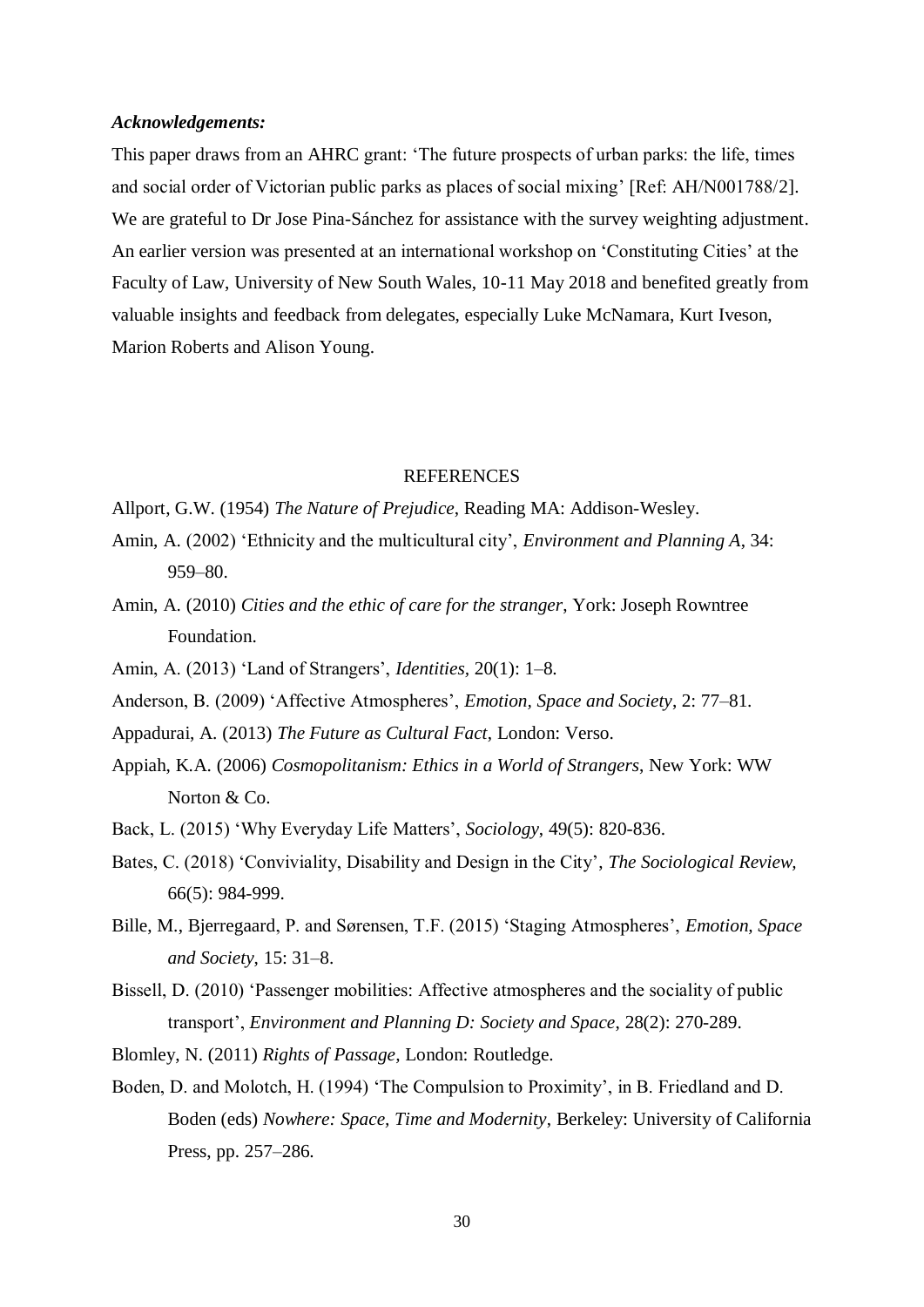- Bӧhme, G. (1993) 'Atmosphere as the fundamental concept of a new aesthetics', *Thesis Eleven*, 36: 113–26.
- Bӧhme, G. (2006) *Architektur und Atmosphäre*, Wilhelm Fink Verlag, München.
- Cantle, T. (2001) *Community Cohesion, A Report of the Independent Review Team*, London: Home Office.
- Conway, H. (1991) *People's Parks: The Design and Development of Victorian Parks in Britain,* Cambridge.
- Cooper, D. (2006) '"Sometimes a Community and sometimes a Battlefield": From the comedic public sphere to the commons of Speakers' Corner', *Environment and Planning D*, 24: 753-775.
- Cotterrell, R. (2017) 'Theory and Values in Socio-legal Studies', *Journal of Law and Society*, 44(S1), S19-36.
- Fincher, R. and Iveson, K. (2015) 'Conviviality as an Ethic of Care in the City', in K. Gibson, D.B. Rose and R. Fincher (eds) *Manifesto for Living in the Anthropocene*, New York: Punctum Books, pp. 23-27.
- Gilmore, A. (2017) 'The park and the commons: vernacular spaces for everyday participation and cultural value', *Cultural Trends,* 26(1): 34-46.
- Gilroy, P. (2004) *After Empire: Melancholia or Convivial Culture?* Abingdon: Routledge.
- Gilroy, P. (2006) 'Multiculture in Times of War', *Critical Quarterly,* 48(4): 27–45.
- Goffman, E. (1972) *Relations in Public*, London: Penguin.
- Graham, S. and Marvin, S. (2001) *Splintering Urbanism*, London: Routledge.
- Granovetter, M. (1973) 'The strength of weak ties', *American Journal of Sociology*, 78: 1360-80.
- Hall, S. (1993) 'Culture, community, nation', *Cultural Studies* 7: 349–63.
- Hall, S. (2017) *The Fateful Triangle: Race, Ethnicity, Nation*, Cambridge MA: Harvard University Press.
- Heritage Lottery Fund (2016) *State of UK Public Parks 2016*, London: HLF*.*
- Hewstone, M. (2009) 'Living Apart, Living Together? The Role of Intergroup Contact in Social Integration', *Proceedings of the British Academy,* 162: 243-300.
- House of Commons (2017) *Public parks: Seventh Report of Session 2016–17*, HC 45. London: House of Commons.
- Jacobs, J. (1961) *The Death and Life of Great American Cities*, New York: Random House.
- Koch, R. and Latham, A. (2012) 'Rethinking urban public space', *Transactions of the Institute of British Geographers,* 37(4): 515–529.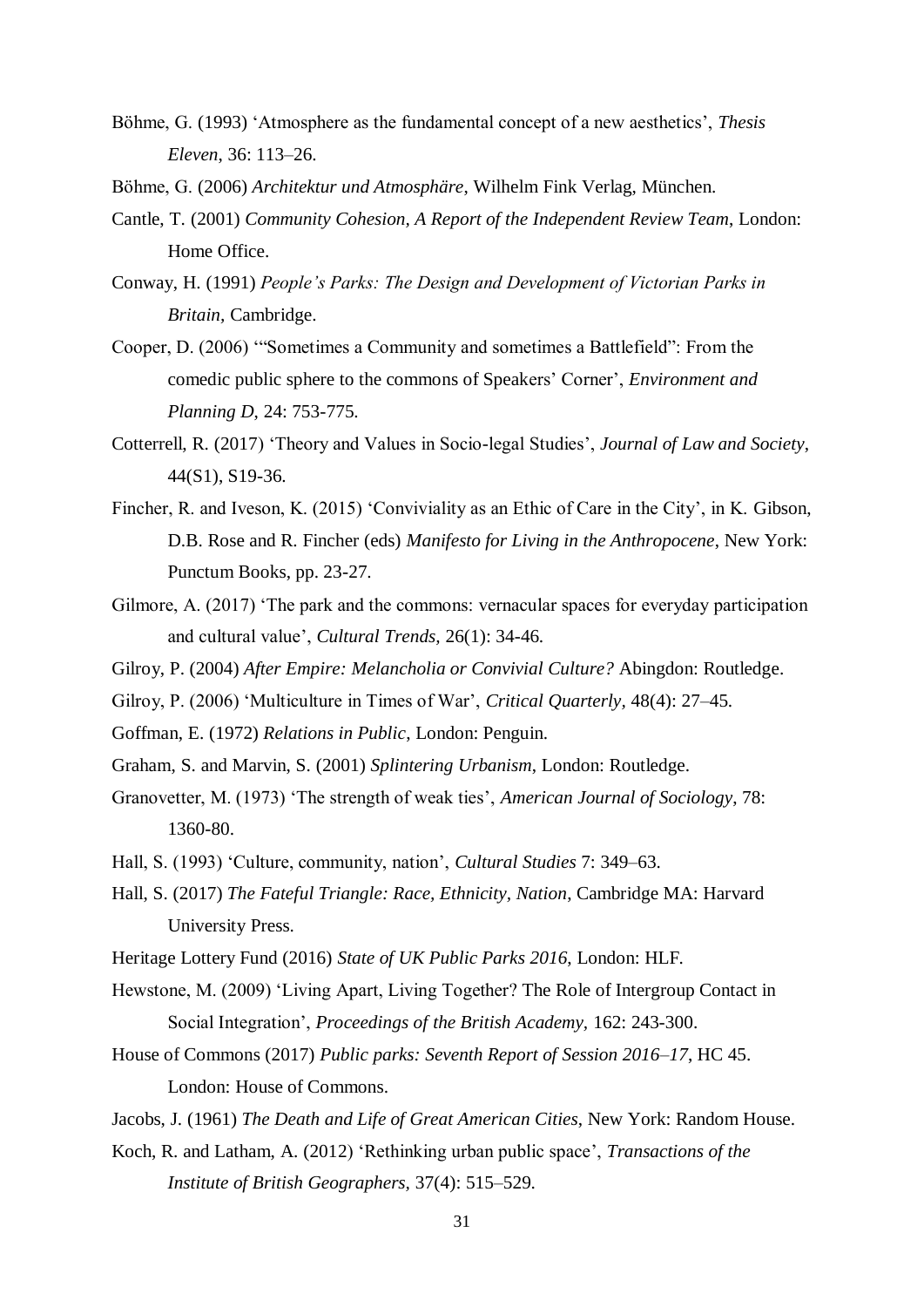- Leeds City Council (2009) *A Parks and Green Space Strategy for Leeds*, Leeds: Parks and Countryside Department.
- Low, S., Taplin, D. and Scheld, S. (2005) *Rethinking Urban Parks: Public Space and Cultural Diversity,* Austin: University of Texas Press.
- Manning, P. (1992) *Erving Goffman and Modern Sociology*, Stanford: Stanford University Press.
- Massey, D. (2005) *For Space*, London: Sage.
- Mayblin, L., Valentine, G. and Andersson, J. (2016) 'In the contact zone: engineering meaningful encounters across difference through an interfaith project', *The Geographical Journal*, 182(2): 213-222.
- Moore, S.F. (1973) 'Law and social change: the semi-autonomous social field as an appropriate subject of study', *Law and Society Review*, 7(4): 719-46.
- Natural England (2017) *Monitor of Engagement with the Natural Environment: Headline Report from the 2015-16 survey*, Natural England.
- Neal, S., Bennett, K., Jones, H., Cochrane, A. and Mohan, G. (2015) 'Multiculture and Public Parks', *Population, Place and Space*, 21(5): 463-475.
- Noble, G. (2013) 'Cosmopolitan Habits: The Capacities and Habitats of Intercultural Conviviality', *Body & Society,* 19(2): 162–85.
- Nowicka, M. and Vertovec, S. (2014) 'Comparing convivialities: Dreams and realities of living-with-difference', *European Journal of Cultural Studies* 17(4): 341–356.
- Nowotny, H. (2017) *An Orderly Mess*, Budapest: Central European University Press.
- Paluck, E.L., Green, S.A., and Green, D.P. (2018) 'The contact hypothesis re-evaluated', *Behavioural Public Policy,* [https://doi.org/10.1017/bpp.2018.25.](https://doi.org/10.1017/bpp.2018.25)
- Patrignani, E. (2018) 'Overcoming essentialisation: a comparative study of "living-together" conceptions', *International Journal of Law in Context*, 14(3): 374–395.
- Peattie, L. (1998) 'Convivial Cities', in J. Douglas and J. Friedmann (eds) *Cities and Citizens,* Chichester: Wiley, pp. 247-252.
- Pettigrew, T.F. and Tropp, L.R. (2006) 'A meta-analytic test of intergroup contact theory', *Journal of Personality and Social Psychology*, 90(5): 751-783.
- Philippopoulos-Mihalopoulos, A. (2013) 'Atmospheres of law', *Emotion, Space & Society*, 7: 35-44.
- Philippopoulos-Mihalopoulos, A. (2015) *Spatial Justice: Body, Lawscape, Atmosphere*, London: Routledge.